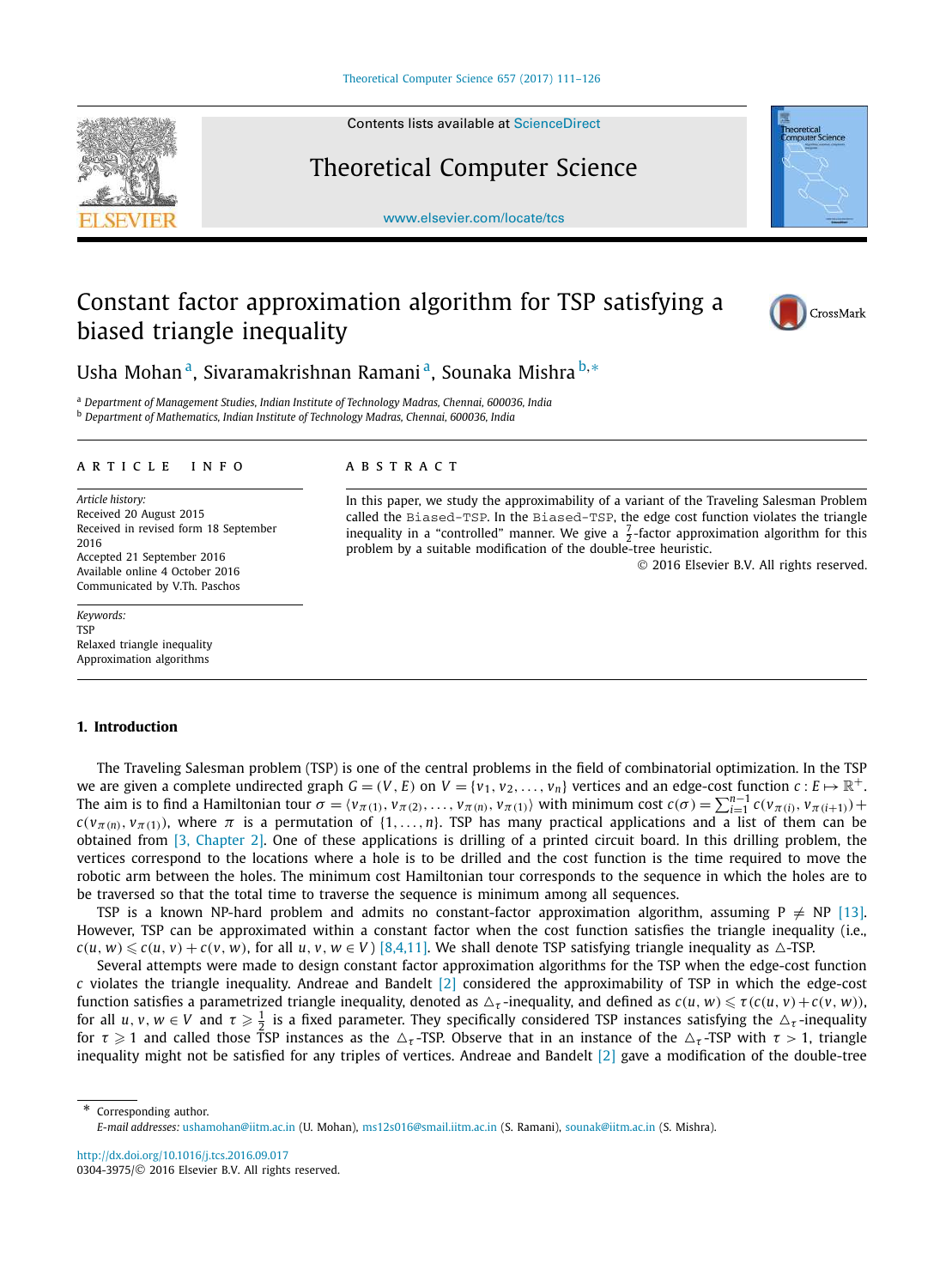algorithm (described as tree-algorithm in [12]) that approximates the  $\Delta_\tau$ -TSP with a factor of  $(3\,\tau^2+\tau)/2$  for  $\tau>1$ . They also observe that the approximation factor of Christofides' algorithm [8] increases more rapidly as  $\tau$  increases.

In this paper, we study the approximability of the TSP when the edge costs satisfy the triangle inequality only for a specified subset of triples of vertices. We shall denote this version of the TSP as the Biased-TSP. Hence, the Biased-TSP is a special case of the  $\Delta_{\tau}$ -TSP and a generalization of  $\Delta$ -TSP.

# *1.1. Problem definition*

Let  $G = (V, E)$  be a complete undirected graph. Let  $c : E \mapsto \mathbb{R}^+$  be the edge-cost function satisfying the triangle inequality. Let  $\mathcal{P} = \{V_1, V_2\}$  be a 2-partition of the vertex set *V* and for  $\beta: V_1 \times V_2 \mapsto [1,\infty)$ , we define  $\hat{c}: E \mapsto \mathbb{R}^+$  as follows:

$$
\hat{c}(u, v) = \begin{cases} c(u, v) & \text{if } u, v \in V_1 \text{ or } u, v \in V_2 \\ \beta(u, v)c(u, v) & \text{if } u \in V_1, v \in V_2. \end{cases}
$$
\n(1)

An edge cost function is said to satisfy the *biased*-triangle inequality with bias factor  $\beta$  if it satisfies the conditions as in (1).

An instance of the Biased-TSP is a triple  $\mathcal{I} = (G, \mathcal{P}, \hat{c})$  and the goal is to compute a minimum cost Hamiltonian tour in the graph *G* with respect to the modified cost function *c*ˆ. Here, we assume that there is no information about the bias factor function β and the cost function *c* satisfying the triangle inequality. But we have the information that each triple of vertices that is completely within the set  $V_1$  or  $V_2$  satisfies the triangle inequality, whereas each edge across the partition is scaled up by a factor of  $\beta$  which is unknown to us. It is the cost of the edges connecting the vertices across the partition for which the triangle inequality is potentially violated. In this paper, we study the approximability of the Biased-TSP.

The printed circuit board drilling problem mentioned in the previous section can be modelled as an instance of the Biased-TSP. Now, suppose we have two types of holes to be drilled. In this case the time taken to move from one type of hole to the other includes the time taken to physically move from one type to the other plus the time taken to change the tool at the location of the other type. Hence, in this case we can partition the vertices into two parts – one for each type of hole. The cost function satisfies the triangle inequality within each partition while it may potentially violate the triangle inequality for any triple of vertices across the partition.

## *1.2. Related work*

Böckenhauer et al. [7] considered a variant of the TSP which is closely related to our work. They studied the approximability properties of the TSP in which the cost of exactly one edge is modified. In their work, they assumed that an instance (*G*, *c*) of the TSP (*c* satisfying the triangle inequality) is given. They considered the problem of finding an optimal tour for the modified instance  $(G, c')$  where  $c'$  is obtained from  $c$  by changing the cost of exactly one edge. They also assume that, they have the additional information of the optimal tour  $\sigma^*$  with respect to the original edge-cost function  $c$ . They proved that the problem is NP-complete. They formulated the problem as an instance of the  $\Delta_{\tau}$ -TSP and designed a  $7\tau/(2+3\tau)$ -approximation algorithm, where  $\tau > 1$  is the parameter of  $\Delta_{\tau}$ -TSP. They further obtained a 1.4-factor approximation algorithm for the problem when the modified cost function c' also satisfies the triangle inequality. In both the cases, their algorithm depends on the knowledge of  $\sigma^*$ .

Shurbevski et al. [14] studied the approximability of TSP on bipartite graphs when the original cost function satisfying the quadrangle inequality is biased by a factor  $\beta \geq 1$ . Here, the biased factor  $\beta$  is the same for all the edges. They started with a complete bipartite graph and a cost function *c* satisfying the quadrangle inequality along with a bias factor of  $\beta \geq 1$ ; i.e., when the Hamiltonian tour traverses from one partition  $V_1$  to the other partition  $V_2$ , the edge-cost is scaled by a bias factor of β whereas there is no bias factor while traversing from *V*<sup>2</sup> to *V*1. They extract a factor-2-approximation algorithm for the problem.

Another problem which is relevant in the context of the Biased-TSP is the  $\Delta_{\tau}$ -TSP. The current best approximation factor for the  $\Delta_{\tau}$ -TSP is 4 $\tau$  given by Bender and Chekuri [5]. Better approximations are known for some smaller values of τ like, (3/2)τ<sup>2</sup> for 1 < τ  $\leqslant$  2 [6] and τ<sup>2</sup> + τ for 2 < τ  $\leqslant$  3 [1]. However, Bender and Chekuri [5] proved that  $\Delta$ <sub>τ</sub>-TSP cannot be approximated beyond  $(1 + \epsilon \tau)$  for some  $\epsilon > 0$ , assuming  $P \neq NP$ .

## *1.3. Our results*

The Biased-TSP does not look very different from the  $\triangle$ -TSP and hence, one may be tempted to apply the approximation algorithms available for the  $\triangle$ -TSP to the Biased-TSP also. However, in Section 3, we construct instances of the Biased-TSP on which both the double-tree and Christofides' algorithm perform very poorly. Then, we modify the doubletree heuristic to obtain a 3.5-approximation algorithm for the Biased-TSP. The main technique used in achieving the constant factor approximation ratio is a short-cutting procedure that never shortcuts over an edge across the partition. Also, the set of edges across the partition present in the computed tour is a subset of the edges across the partition present in a minimum spanning tree of an instance of Biased-TSP. The algorithm and its analysis are presented in Section 4. Unlike the  $\Delta_{\tau}$ -TSP, where the approximation factor depends on the parameter  $\tau$ , the approximation factor of the Biased-TSP is independent of  $\beta$ .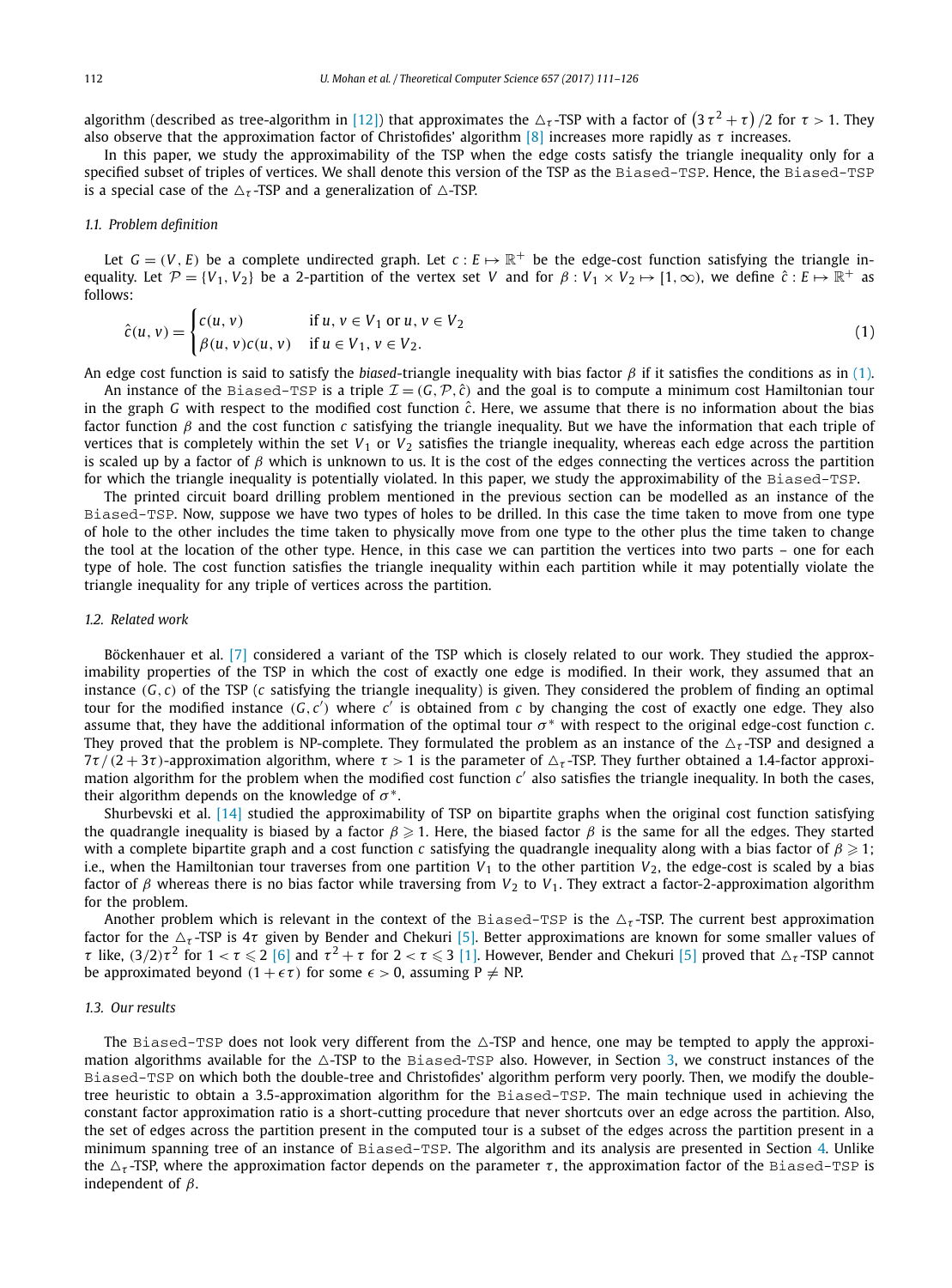

**Fig. 1.** Types of MST. (a) 0-*MST* with one cross-edge, (b) 0-*MST* with more than one cross-edge, (c) 1-MST. The edges *e*<sup>1</sup> and *e*<sup>3</sup> form a pair of independent cross-edges.

# **2. Notations and preliminaries**

For notations related to graph theory we follow the notations given in [15]. For a graph *G*, we define *V* (*G*) and *E*(*G*) as the set of vertices and edges in *G*, respectively. However, we shall use *V* and *E* as the vertex set and the edge set of *G*, respectively, whenever there is no confusion. For a pair of graphs *G* and *H* we define *G* ∪ *H* as the new graph obtained by taking union of respective vertex sets and edge sets. Given a graph  $G = (V, E)$  and a collection of edges  $e_1, \ldots, e_k \in V \times V$ not in *E*, we define  $G \cup \{e_1,\ldots,e_k\}$  as the graph  $(V,E \cup \{e_1,\ldots,e_k\})$ . Given graph  $G = (V,E)$  and an edge weight function  $c: E \to \mathbb{R}^+$ , we define  $c(G) = \sum_{e \in E} c(e)$ .

Through out this paper, we consider  $G = (V, E)$  to be a complete graph on *n* vertices. A 2-partition  $\mathcal{P} = \{V_1, V_2\}$  is called a non-trivial 2-partition if both  $V_1$  and  $V_2$  have cardinality at least 2. An edge,  $e \in E$ , is called a cross-edge if its endpoints are in different partitions. A pair of edges  $e_1$  and  $e_2$  in  $E$  are called independent if the vertices they are incident to are all distinct. If the independent edges  $e_1$  and  $e_2$  are cross-edges with respect to  $P$  then we shall call this pair of edges independent cross-edges. A pair of independent cross-edges is called a pair of minimum cost independent cross-edges if the sum of their cost is minimum over all the pairs of independent cross-edges with respect to  $P$ .

For a pair of vertices  $u, v \in V$ , a path  $P(u, v)$  from  $u$  to  $v$  is a sequence of vertices such that every consecutive pair of vertices are adjacent in *G*. With respect to a tree  $T = (V, E)$ , we define a few notations which we shall use in this paper. Every pair of vertices *u*, *v* in a tree *T* has a unique path connecting *u* to *v*, and we shall denote this path as  $P_T(u, v)$ . For any two vertices *u*, *v* in *T*, we define the distance between *u* and *v*,  $d(u, v)$ , to be the number of edges in  $P_T(u, v)$ . For a vertex v in T, we define  $depth(v) = max_{u \in T} d(u, v)$  and  $depth(T) = min_{v \in T} depth(v)$ . There can be at most two adjacent vertices *u*, *v* in *T* with their depths equal to *depth*(*T*). We shall denote the *center* of *T* as the vertex *v* with  $depth(v) = depth(T)$ , provided there is an unique such vertex in *T* , otherwise we declare any one of such vertices as the center of *T* .

Given a graph  $G = (V, E)$  with cost function  $c : E \mapsto \mathbb{R}$ , and  $X \subset V$  the Steiner tree of G with respect to X is the minimum cost connected subgraph of *G* containing all the vertices of *X*. Computing the Steiner tree of a graph is NP-hard [9]. However, when *G* is a tree, the Steiner tree is unique and can be computed in polynomial time by deleting the leaf nodes not in *X* successively till all the leaf nodes are in *X*.

Let *T* be a rooted tree with *r* as its root and  $v \neq r$  be any vertex in *T*. We define *ancestor* of *v* as the vertex *u* that is farthest from the root *r* with degree at least 3 in  $P_T(r, v)$ . We also define *level* of a vertex *v* of degree at least 3 in the rooted tree *T* as the number vertices of degree at least 3 in  $P_T(r, v)$ .

With respect to a non-trivial 2-partition  $\mathcal{P} = \{V_1, V_2\}$  of *V*, we define two different types of spanning trees. A spanning tree *T* is called a 1-*MST* if it has at least one pair of independent cross-edges and is called a 0-*MST* if it has no pair of independent cross-edges. If *T* is a 0-*MST* then all the cross-edges of *T* are incident to a single vertex *v*. Depending on the number of such cross-edges, we further classify the type of 0-*MST* s into two cases, one with exactly one cross-edge and other with more than one cross-edges. For an illustration we refer to Fig. 1.

Now, we state the following lemma which will be used in the analysis of the approximation ratio of our algorithm.

**Lemma 1.** Consider a path P(u, v) between two vertices u and v such that both are in V<sub>1</sub> or in V<sub>2</sub>. Then  $\hat{c}(u,v) \leqslant \hat{c}(P(u,v))$ .

**Proof.** Without loss of generality, we assume that both  $u, v$  in  $V_1$ . If  $P(u, v)$  is completely contained in  $V_1$ , the result follows from triangle-inequality, since  $\hat{c} = c$  within  $V_1$ , and *c* satisfies triangle-inequality.

Otherwise, since  $\hat{c}(u, v) = c(u, v)$  and  $c(u, v) \leq c(P(u, v))$ , we have that  $\hat{c}(u, v) \leq c(P(u, v))$ . Since  $c \leq \hat{c}$ , the inequality holds.  $\Box$ 

Throughout this paper, we denote the optimal Hamiltonian tour by  $\sigma^*$  and its cost by  $\hat{c}(\sigma^*)$ . We make the following easy observation which we shall use later in this paper.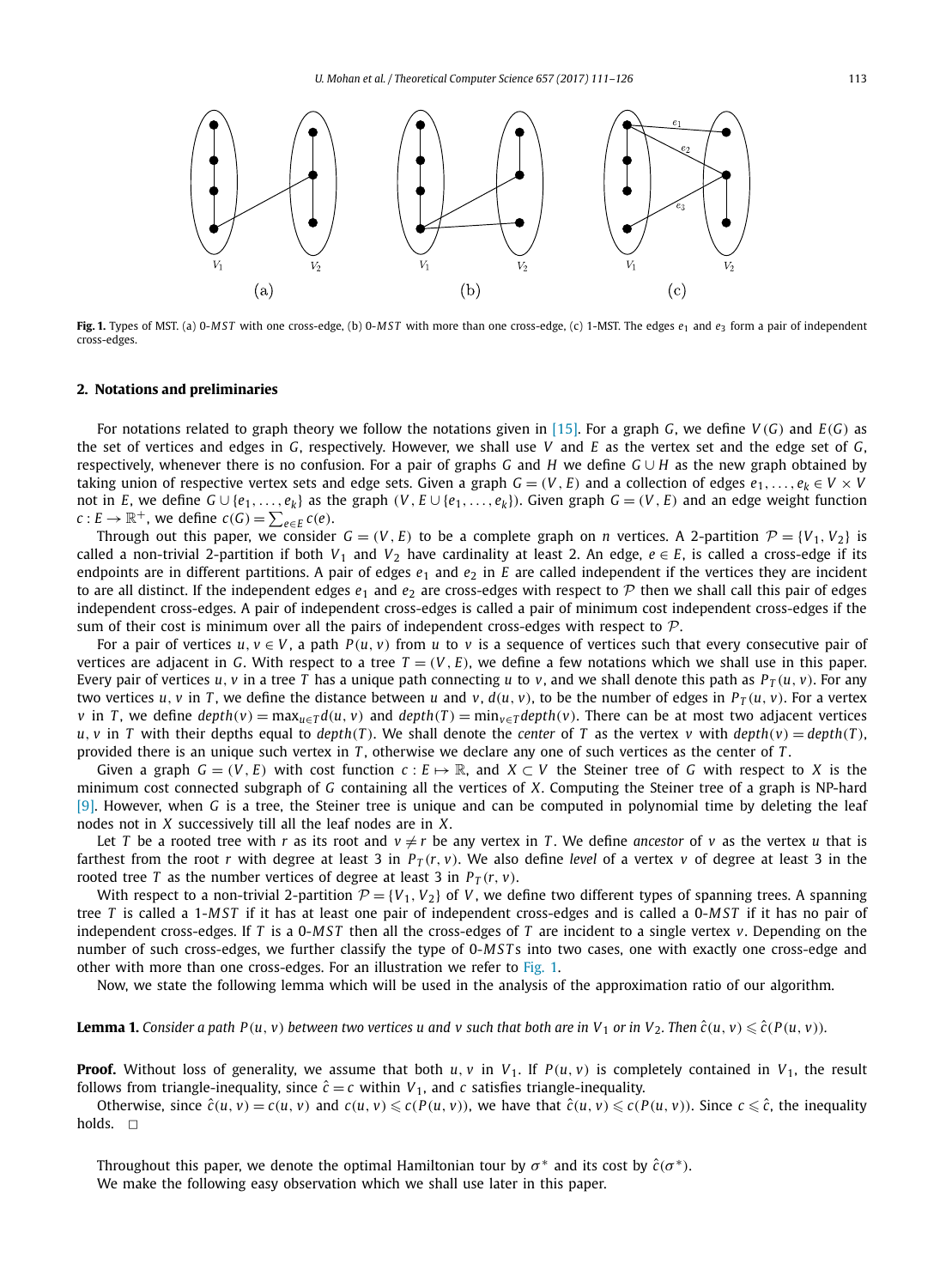**Observation 1.** Let P be a non-trivial 2-partition of V in a given instance I of the Biased-TSP. Let  $e_1$  and  $e_2$  be a pair of minimum *cost* independent *cross-edges.* Then,  $\hat{c}(e_1) + \hat{c}(e_2) \leq \hat{c}(\sigma^*)$ *.* 

The observation follows from the fact that in any Hamiltonian tour, there should be at least a pair of independent cross-edges, and the sum of cost of these edges cannot be smaller than the sum of cost of  $e_1$  and  $e_2$ .

In the next two lemmas, we present approximation algorithms for constructing Hamiltonian path in a graph which will be used later in the paper. The first one is a folk result and the second one is Hoogeveen's algorithm [10]. However, the analysis of Lemma 3 is slightly different from the analysis presented in [10].

**Lemma 2.** Let  $T^* = (V, E(T^*))$  be a minimum spanning tree in  $(G = (V, E), c)$  with edge cost function c satisfying the triangle inequality. For any pair of vertices  $u, v \in V$ , one can construct a Hamiltonian path  $HP(u, v)$  from  $T^*$  such that  $c(HP(u, v))$   $\leqslant$   $2c(T^*)$ .

**Proof.** We double all the edges in  $T^*$  except the edges in the unique path  $P_T(u, v)$ . The resulting multigraph contains an Eulerian path from *u* to *v*. From this path one can short-cut the edges to get Hamiltonian path  $HP(u, v)$ . Since the edge cost function satisfies the triangle inequality and each edge of  $T^*$  is used at most twice, we have that  $c(HP(u, v)) \leqslant 2c(T^*)$ . We shall refer to this algorithm as the *double-tree algorithm* in this paper.  $\Box$ 

Next, we present Hoogeveen's algorithm [10] for constructing a Hamiltonian path. However, we bound the cost of the Hamiltonian path constructed by Hoogeveen's algorithm with respect to the optimal Hamiltonian tour in the graph rather than the optimal Hamiltonian path.

**Lemma 3.** [10] For a graph  $G = (V, E)$  with edge cost function c satisfying the triangle inequality, and any pair of vertices  $u, v$ , one can construct a Hamiltonian path  $HP(u, v)$  such that  $c(HP(u, v))$   $\leqslant 1.5$   $c(\sigma^*)$  where  $\sigma^*$  is the minimum cost Hamiltonian tour in G.

**Proof.** The Hamiltonian path  $HP(u, v)$  is constructed using Hoogeveen's algorithm [10] which is as follows.

- 1. Compute a MST *T* in *G*. Let *S* be the set of odd degree internal vertices  $(V \setminus \{u, v\})$  and even degree endpoints  $(\{u, v\})$  $in T$
- 2. Compute a minimum cost perfect matching *M* in *G*[*S*] (the subgraph of *G* induced by the vertex set *S*) and add it to *T* to obtain an Eulerian path *E P*(*u*, *v*) between *u* and *v*.
- 3. Short-cut  $EP(u, v)$  to obtain the Hamiltonian path  $HP(u, v)$ .

Clearly,  $c(HP(u, v)) \leq c(EP(u, v)) = c(T) + c(M) \leq c(\sigma^*) + c(M)$ . The first inequality holds as c satisfies the triangleinequality. Since  $c(M) \leq 0.5 c(\sigma^*)$ , the result follows.  $\Box$ 

We conclude this section with a simple lemma which we shall be using afterwards.

**Lemma 4.** Let  $\sigma_{V_1}^*$  and  $\sigma_{V_2}^*$  be the minimum cost Hamiltonian tours in G[V<sub>1</sub>] and G[V<sub>2</sub>] with respect to the cost function  $\hat{c}$ , respec*tively. Then,*  $\hat{c}(\sigma_{V_1}^*) \leq \hat{c}(\sigma^*),$   $(b) \hat{c}(\sigma_{V_2}^*) \leq \hat{c}(\sigma^*).$ 

**Proof.** (a) In the optimal tour  $\sigma^*$ , we skip the vertices from  $V_2$  to obtain a tour consisting of the vertices only from  $V_1$  as follows. We start (and end) at a vertex  $a_i \in V_1$  and traverse the vertices in the order given by  $\sigma^*$ ; when we encounter any vertex from  $V_2$ , we skip it and go to the next vertex. We show that this short-cutting procedure does not increase the cost. Let  $a_i, b_i, b_j, \ldots, b_p, a_j$  be a set of vertices appearing in the above order in  $\sigma^*$ , where  $a_i, a_j \in V_1$ , and  $b_i, b_j, \ldots, b_p \in V_2$ . Then, from Lemma 1,  $\hat{c}(a_i, a_j) \leq \hat{c}(P)$  where *P* is the path  $(a_i, b_i, b_j, \ldots, b_p, a_j)$ .

Hence, the tour obtained on *V*<sub>1</sub> is of cost no greater than  $\sigma^*$ . Therefore,  $\hat{c}(\sigma_{V_1}^*) \leq \hat{c}(\sigma^*)$ .

The proof of part (b) is similar to that of (a).  $\Box$ 

# **3. Bad instance for double-tree and Christofides' algorithm**

In this section, we construct a family of instances of the Biased-TSP for which both the double-tree and Christofides' algorithm performs very badly. We start with a graph  $G = (V, E)$  which is obtained by taking the metric closure of the simple unweighted path  $P = (v_1, v_2, ..., v_n)$  on *n* vertices. It can be proved that the cost function  $c(v_i, v_j) = j - i$  for  $i < j$ satisfies the triangle inequality. Let  $V_1 = \{v_1, v_2, \ldots, v_{n-1}\}$  and  $V_2 = \{v_n\}$  be a 2-partition of the vertex set. For some fixed  $\beta \geq 1$ , define  $\hat{c}$  as follows:

$$
\hat{c}(v_i, v_j) = \begin{cases} c(v_i, v_j) & \text{for } 1 \leq i < j \leq n - 1 \\ \beta c(v_i, v_n) & \text{for } 1 \leq i \leq n - 1. \end{cases}
$$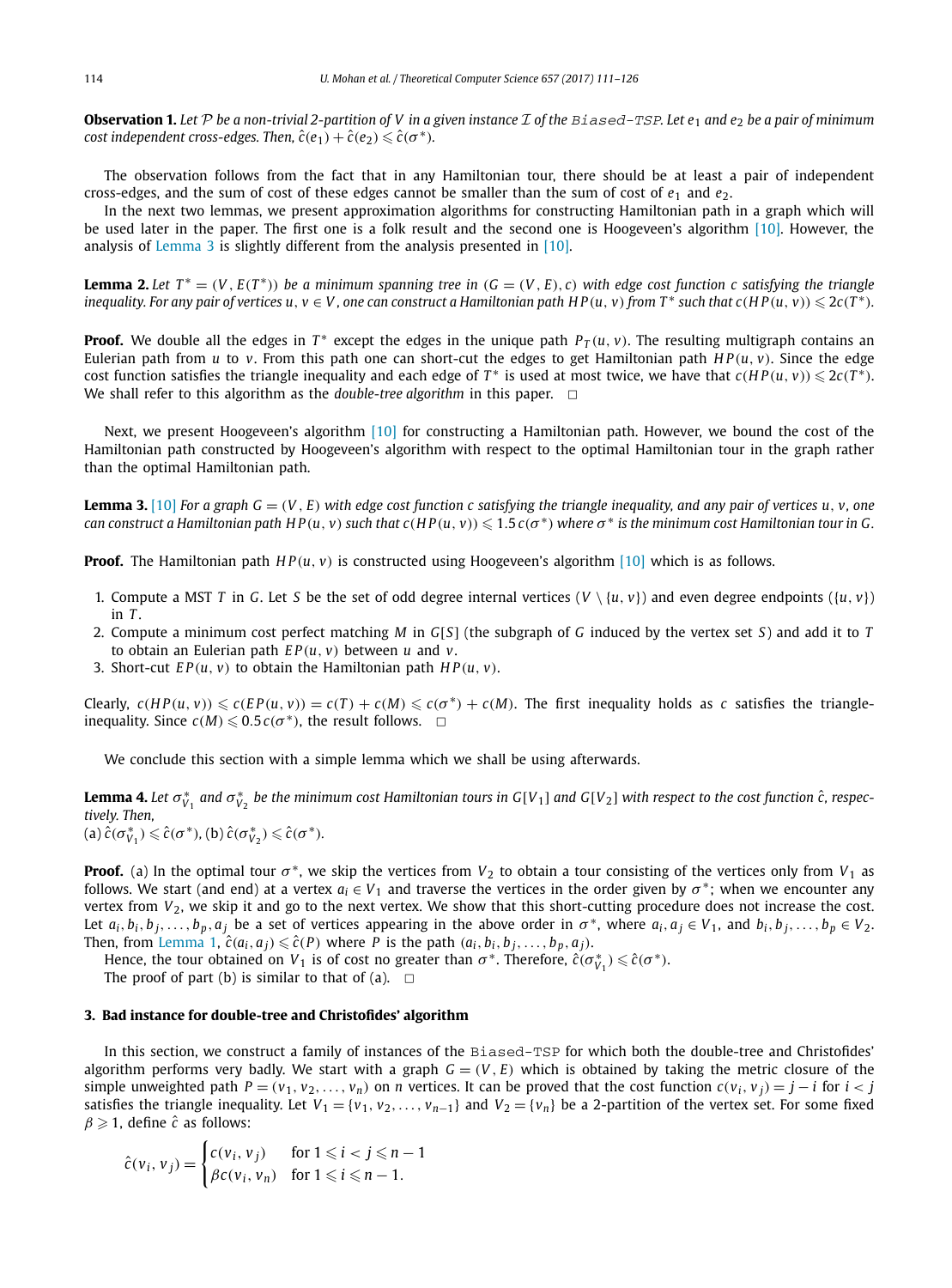For odd n,  $\sigma_1 = \langle v_1, v_3, \dots, v_{n-2}, v_n, v_{n-1}, v_{n-3}, \dots, v_4, v_2, v_1 \rangle$  is a Hamiltonian tour with  $\hat{c}(\sigma_1) = 2(n-3) + 3\beta + 1$ . When *n* is even,  $\sigma_2 = \langle v_1, v_3, \dots, v_{n-1}, v_n, v_{n-2}, v_{n-4}, \dots, v_4, v_2, v_1 \rangle$  is a Hamiltonian tour with  $\hat{c}(\sigma_2) = 2(n-3) + 3\beta + 1$ . Hence, the cost of an optimal tour  $\hat{c}(\sigma^*)$  is at most  $2(n-3)+3\beta+1$ . The minimum cost spanning tree in the graph *G* is the path  $P = (v_1, v_2, \ldots, v_n)$ . It can be observed that the double-tree and Christofides' algorithm outputs a tour  $\sigma = \langle v_1, v_2, \dots, v_n, v_1 \rangle$  of cost  $(n-2) + n\beta$ . Hence,  $\frac{\hat{c}(\sigma)}{\hat{c}(\sigma)}$  $\frac{\hat{c}(\sigma)}{\hat{c}(\sigma^*)} \geqslant \frac{(n-2)+n\,\beta}{2\,(n-3)+3\,\beta}$  $\frac{(n-2)+np}{2(n-3)+3p+1}$  which approaches at least  $(1+\beta)/2$  as *n* goes to infinity.

#### **4. Approximation algorithm for Biased-TSP**

In this section, we show that the Biased-TSP can be approximated within a factor of 3.5. Our algorithm is similar to the double-tree algorithm. The main modification is the way in which the short-cutting procedure is implemented. From the definition of  $\hat{c}$  in (1), it is clear that the triangle inequality is satisfied within  $V_1$  and  $V_2$  and hence, short-cutting across the edges with vertices completely contained in  $V_1$  or  $V_2$  will not increase the cost. But the cost may increase when the edges connecting the vertices across the partition are short-cut. This was exactly what happened for the instances considered in Section 3. We modify the short-cutting procedure so that we do not short-cut across the edges whose endpoints are in different partitions, and hence, we bound the approximation factor within a constant.

When one of the partitions  $V_1$  or  $V_2$  is a singleton, then we can obtain a 1.5-approximation algorithm for the Biased-TSP. Assume without loss of generality that *V*<sub>1</sub> is a singleton. In this case, the optimal solution will consist of a Hamiltonian path  $HP^*_{V_2}$  on  $G[V_2]$  and two cross-edges,  $e_1^*$  and  $e_2^*$ . Our algorithm is as follows. First, we compute a MST  $T^*$  in  $G[V_2]$ . Next, we pick the two minimum cost cross-edges,  $e_1$  and  $e_2$ . Let  $x, y \in V_2$  be the vertices in  $V_2$  on which  $e_1$  and  $e_2$  are incident to. Now, we compute a Hamiltonian path,  $HP(x, y)$ , in  $G[V_2]$  between *x* and *y* using Lemma 3. Finally, we add  $e_1$ and *e*<sup>2</sup> to *H P*(*x*, *y*) to obtain a Hamiltonian cycle. The Hamiltonian path *H P*(*x*, *y*), computed using Lemma 3, consists of adding a matching *M* in *G*[*V*<sub>2</sub>] to *T*<sup>\*</sup>. Hence,  $\hat{c}(M) \leqslant 0.5 \hat{c}(\sigma^*_{V_2}) \leqslant 0.5 \hat{c}(\sigma^*)$  where the last inequality follows from Lemma 4. Also,  $\hat{c}(T^*)+\hat{c}(e_1)+\hat{c}(e_2)\leq \hat{c}(HP_{V_2}^*)+\hat{c}(e_1^*)+\hat{c}(e_2^*)=\hat{c}(\sigma^*)$ . Hence, the cost of the tour  $HP(x, y)\cup \{(e_1, e_2)\}\)$  is at most 1.5 times the cost of the optimal solution.

In the rest of the paper we assume that the 2-partition  $P$  in  $\mathcal{I} = (G, \mathcal{P}, \hat{c})$  is a non-trivial 2-partition. For such kind of instances, we prove that Biased-TSP can be approximated within a factor of 3.5. Our algorithm first finds a minimum spanning tree *T*<sup>∗</sup> in the given instance (*G*,  $P$ ,  $\hat{c}$ ). Depending on whether it is a 0-MST or a 1-MST and depending on its depth, we consider several cases for designing our algorithm. For each case we design an algorithm that returns a Hamiltonian tour  $\sigma$  whose cost is at most 3.5 times the cost of the optimal tour  $\sigma^*$ .

### *4.1. Approximation algorithm for 0-MST*

In this section, we design a 3-factor algorithm for the Biased-TSP when the minimum spanning tree *T* ∗ is a 0-*MST* . We further subdivide it into two cases: (1) 0-*MST* with only one cross-edge, and (2) 0-*MST* with more than one cross-edge. Each case is considered separately and a 3-approximation algorithm is obtained for them.

# *4.1.1. 0-MST with one cross-edge*

Since  $T^*$  has only one cross-edge  $e = (u, v) \in E(T^*)$ ,  $T^* \setminus \{e\}$  has exactly two components  $T_1^*$  and  $T_2^*$  and they are minimum spanning trees of  $G[V_1]$  and  $G[V_2]$ , respectively. The algorithm first computes a pair of minimum cost indepen-<br>minimum spanning trees of  $G[V_1]$  and  $G[V_2]$ , respectively. The algorithm first computes a pair of dent cross-edges  $e_1=(v_1^1, v_2^1)$  and  $e_2=(v_1^2, v_2^2)$ . By using Lemma 2, we construct two Hamiltonian paths  $HP_1(v_1^1, v_1^2)$  in  $G[V_1]$  and  $HP_2(v_2^1, v_2^2)$  in  $G[V_2]$ , from the spanning trees  $T_1^*$  and  $T_2^*$ , respectively. Then we construct a Hamiltonian tour  $\sigma = HP_1(v_1^1, v_1^2) \cup HP_2(v_2^1, v_2^2) \cup \{e_1, e_2\}$ . A formal description of this algorithm is described in Algorithm 1.

| Algorithm 1: Algorithm for Biased-TSP when $T^*$ is a 0-MST with one cross-edge. |  |  |  |
|----------------------------------------------------------------------------------|--|--|--|
|                                                                                  |  |  |  |

**Input**: 0-*MST T*<sup>∗</sup> with one cross-edge; **Output**: A Hamiltonian tour σ ; Find a pair of minimum cost independent cross-edges  $e_1 = (v_1^1, v_2^1)$  and  $e_2 = (v_1^2, v_2^2)$  where  $v_1^1, v_1^2 \in V_1$ , and  $v_2^1, v_2^2 \in V_2$ ; Construct Hamiltonian paths  $HP_1(v_1^1, v_1^2)$  and  $HP_2(v_2^1, v_2^1)$  in  $G[V_1]$  and  $G[V_2]$  from  $T^*[V_1]$  and  $T^*[V_2]$ , respectively; Construct the tour  $\sigma = HP_1(v_1^1, v_1^2) \cup HP_2(v_2^1, v_2^2) \cup \{e_1, e_2\};$ **return** σ .

Theorem 1. If the minimum spanning tree T\* has only one cross-edge then Biased-TSP can be approximated within a factor of 3.

**Proof.** Let  $\sigma$  be the tour returned by Algorithm 1 and  $\sigma^*$  be the optimal tour. Let  $\hat{c}(T^*[V_1])$  and  $\hat{c}(T^*[V_2])$  denote the cost of  $T^*[V_1]$  and  $T^*[V_2]$  respectively. Let  $HP_1(v_1^1, v_1^2)$  and  $HP_2(v_2^1, v_2^2)$  be the Hamiltonian paths constructed from  $T^*[V_1]$ and *T* ∗ [*V*2], respectively, as described in the proof of Lemma 2. Hence,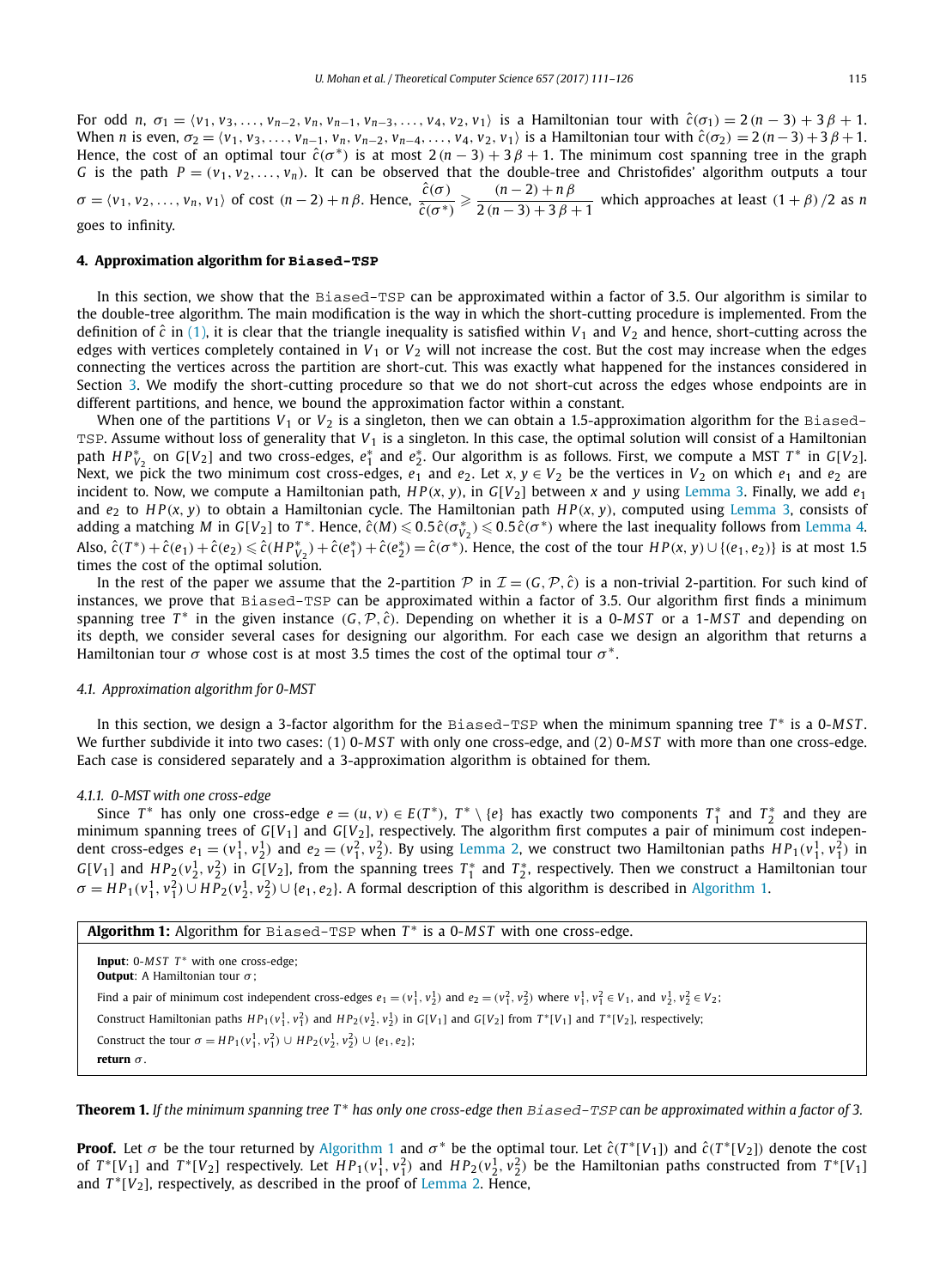

**Fig. 2.** An illustration of Algorithm 2. (a) 0-*MST* with more than one cross-edge, (b) 0-*MST* after adding the two minimum cost independent cross-edges, shown in bold, (c) the light dashed lines denote the edges used to merge the components in  $V_2$ .

$$
\hat{c}(\sigma) = \hat{c}(HP_1(v_1^1, v_1^2)) + \hat{c}(HP_2(v_2^1, v_2^2)) + \hat{c}(e_1) + \hat{c}(e_2)
$$
  
\$\leq \hat{c}(T^\*[V\_1]) + 2\hat{c}(T^\*[V\_2]) + \hat{c}(e\_1) + \hat{c}(e\_2)\$  
\$\leq \hat{c}(T^\*) + \hat{c}(\sigma^\*)\$  
\$\leq \hat{c}(\sigma^\*).

The inequality in the third line follows from Observation 1.  $\Box$ 

## *4.1.2. 0-MST with more than one cross-edge*

Now, we consider the case when the 0-MST has  $p \ge 2$  cross-edges. Without loss of generality, let us assume that all these *p* cross-edges share the vertex  $v_1^1 \in V_1$ . Therefore, removal of the cross-edges from the MST  $T^*$  will result in one acyclic component  $T^*[V_1]$ , which is a spanning tree in  $G[V_1]$ , and p acyclic components  $U_2^1,\ldots,U_2^p$  in  $G[V_2]$ . Let  $u_2^i \in V(U_2^i)$ ,  $1 \leqslant i \leqslant p$ , be the vertices which are adjacent to  $v_1^1$  in  $T^*$ . Then we compute a pair of minimum cost independent cross-edges  $e_1 = (v_1^1, v_2^1)$  and  $e_2 = (v_1^2, v_2^2)$ . We observe that among these two edges, one of them will be incident to the common vertex  $v_1^1 \in V_1$ . If this was not true, then we can add one of  $e_1$  and  $e_2$  to  $T^*$  and remove an existing cross-edge from *T*<sup>\*</sup>, thereby decreasing the cost of *T*<sup>\*</sup>. This contradicts the fact that *T*<sup>\*</sup> is a MST.

From the spanning tree  $T^*[V_1]$  and the pair of vertices  $v_1^1, v_1^2$ , by using Lemma 2, we construct a Hamiltonian path  $HP_1(v_1^1, v_1^2)$  in G[V<sub>1</sub>]. Next, we construct a Hamiltonian path  $HP_2(v_2^1, v_2^2)$  in G[V<sub>2</sub>]. In order to do so, we need a spanning tree in *G*[*V*<sub>2</sub>] and we construct such a spanning tree by adding  $p-1$  edges to the components  $U_2^1, \ldots, U_2^p$ . If  $v_2^1$  and  $v_2^2$  are in two different components, then order the components  $U_2^1,\ldots,U_2^p$  such that  $v_2^1$  and  $v_2^2$  are in the first and last component, respectively. Then we introduce the edges  $(u_2^i, u_2^{i+1})$ , for  $1 \leqslant i \leqslant p-1$  to get a spanning tree of *G*[*V*<sub>2</sub>]. In the other case, if both the vertices  $v_2^1, v_2^2$  are in a single component, say  $U_2^k$ , then we introduce the edges  $(u_2^i, u_2^{i+1})$ , for  $1 \leq i \leq p-1$  to get a spanning tree of *G*[*V*<sub>2</sub>]. We denote this spanning tree as *C*. From *C* and the pair of vertices  $v_2^1, v_2^2$ . we construct a Hamiltonian path  $HP_2(v_2^1, v_2^2)$  as described in the proof of Lemma 2. For an illustration, we refer to Fig. 2 and a formal description of this algorithm is presented in Algorithm 2.

# **Algorithm 2:** Algorithm for Biased-TSP when *T* ∗ is 0-*MST* with more than one cross-edge.

Input: 0-MST T<sup>\*</sup> with more than one cross-edge; **Output**: A Hamiltonian tour; Remove the cross-edges from  $T^*$  to obtain the components  $\{T^*[V_1], U_2^1, \ldots, U_2^p\}$  where  $V(U_2^i) \subset V_2$ . Let  $u_2^k \in V(U_2^k)$  for all  $1 \leqslant k \leqslant p$  be the vertex on which the cross-edge is incident; Find a pair of minimum cost independent cross-edges  $e_1 = (v_1^1, v_2^1)$  and  $e_2 = (v_1^2, v_2^2)$ ; Using Lemma 2 on  $T^*[V_1]$  and the pair of vertices  $v_1^1, v_1^2$ , construct a Hamiltonian path  $HP_1(v_1^1, v_1^2)$  in  $G[V_1]$ ; Construct a spanning tree C of G[V<sub>2</sub>] by adding edges  $(u_2^i, u_2^{i+1})$ , for  $1 \leqslant i \leqslant p-1$ , to  $T^*[V_2]$ , depending on whether  $v_2^1$  and  $v_2^2$  are in one component or not; Using Lemma 2 on *C* and the pair of vertices  $v_2^1, v_2^2$ , construct a Hamiltonian path  $HP_2(v_2^1, v_2^2)$  in  $G[V_2]$ ; Construct the tour  $\sigma = HP_1(v_1^1, v_1^2) \cup HP_2(v_2^1, v_2^2) \cup \{e_1, e_2\};$ **return** σ *.*

**Theorem 2.** If the minimum spanning tree  $T^*$  is a 0-MST with more than one cross-edge then  $Biased-TSP$  can be approximated *within a factor of 3.*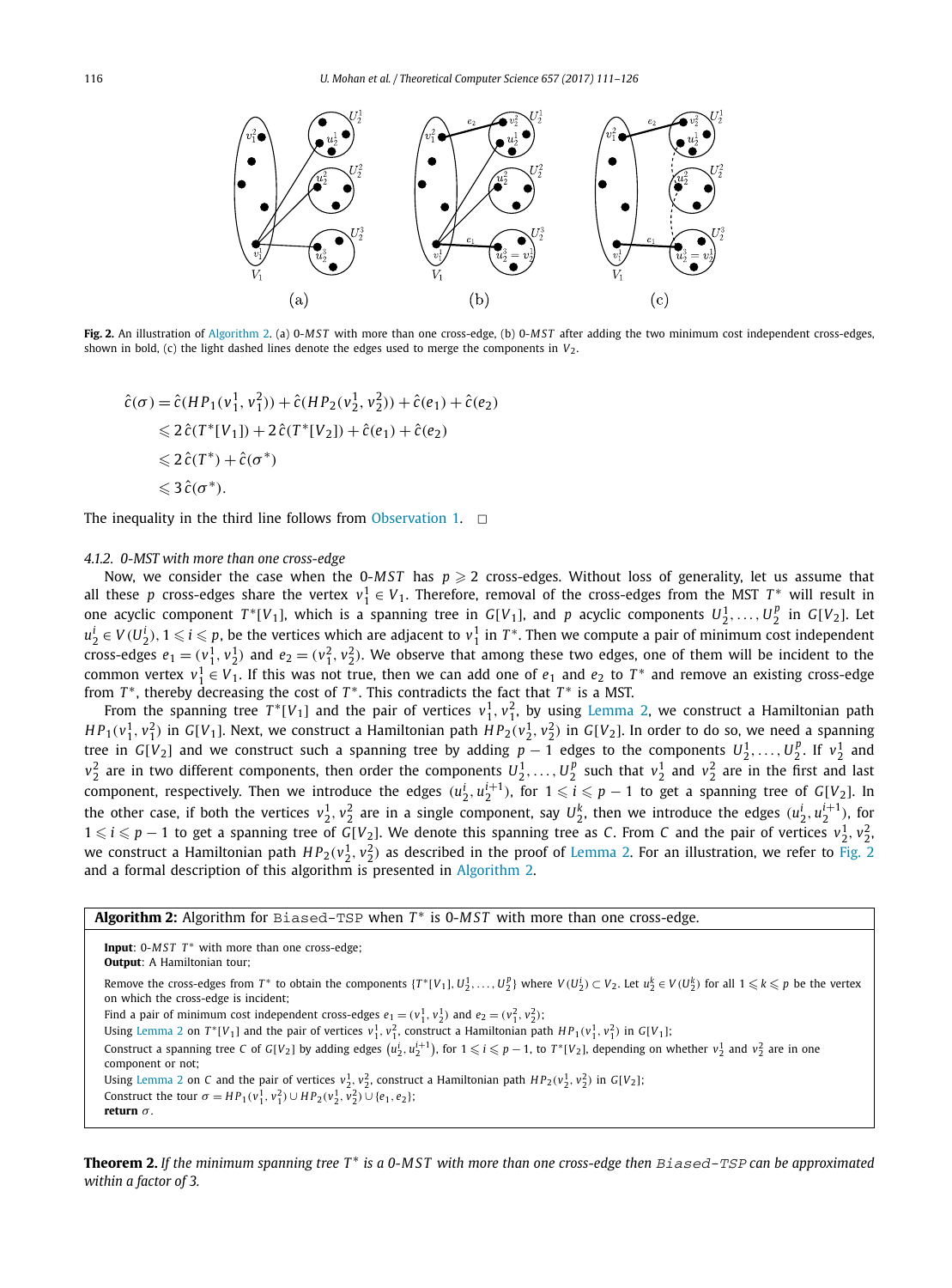**Proof.** Let  $v_1^1 \in V_1$  be the vertex upon which all the cross-edges are incident to. For any two components  $U_2^i$  and  $U_2^j$ . let  $u_2^i$  and  $u_2^j$  be the vertices on which the cross-edges  $(v_1^1, u_2^i)$  and  $(v_1^1, u_2^j)$  are incident to. Since  $u_2^i$  and  $u_2^j$  are two distinct vertices in  $V_2$  and  $P_{T^*}(u_2^i, u_2^j) = (u_2^i, v_1^1, u_2^j)$  is the path between  $u_2^i$  and  $u_2^j$ , by Lemma 1, we have that  $\hat{c}(u_2^i, u_2^j) \leq$  $\hat{c}(P_{T^*}(u_2^i, u_2^j)) = \hat{c}(u_2^i, v_1^1) + \hat{c}(v_1^1, u_2^j)$ . Therefore,

$$
\sum_{i=1}^{p-1} \hat{c}(u_2^i, u_2^{i+1}) \leq \sum_{i=1}^{p-1} \left( \hat{c}(u_2^i, v_1^1) + \hat{c}(v_1^1, u_2^{i+1}) \right)
$$
  

$$
\leq 2 \hat{c}(T_c^*) - \hat{c}(u_2^1, v_1^1) - \hat{c}(v_1^1, u_2^p)
$$
  

$$
\leq 2 \hat{c}(T_c^*),
$$
 (2)

where  $T_c^*$  is the set of cross-edges of  $T^*$ .

Algorithm 2 uses the double-tree algorithm to construct the Hamiltonian path  $HP_2(v_2^1, v_2^2)$  in the spanning tree, *C*, obtained by merging the components from  $T^*[V_2]$ . Hence, the edges  $\cup_{i=1}^{p-1}\{(u_2^i,u_2^{i+1})\}$  will be used only once. Therefore,

$$
\hat{c}(HP_2(v_2^1, v_2^2)) \leq 2 \sum_{i=1}^p \hat{c}(U_2^i) + \sum_{i=1}^{p-1} \hat{c}(u_2^i, u_2^{i+1})
$$
  

$$
\leq 2 \sum_{i=1}^p \hat{c}(U_2^i) + 2\hat{c}(T_c^*),
$$

where the last inequality follows from  $(2)$ .

Hence, if  $HP_1(v_1^1, v_1^2)$  is the Hamiltonian path constructed by the algorithm on  $T^*[V_1]$ , and  $e_1$  and  $e_2$  are the pair of minimum cost independent cross-edges, then the cost of the tour  $\sigma$  is given as

$$
\hat{c}(\sigma) = \hat{c}(HP_1(v_1^1, v_1^2)) + \hat{c}(HP_2(v_2^1, v_2^2)) + \hat{c}(e_1) + \hat{c}(e_2)
$$
  

$$
\leq 2\hat{c}(T^*[V_1]) + 2\sum_{i=1}^p \hat{c}(U_2^i) + 2\hat{c}(T_c^*) + \hat{c}(e_1) + \hat{c}(e_2)
$$
  

$$
\leq 2\hat{c}(T^*) + \hat{c}(\sigma^*)
$$
  

$$
\leq 3\hat{c}(\sigma^*),
$$

where the penultimate inequality follows from Observation 1.  $\Box$ 

From Theorem 1 and Theorem 2, we get the following.

**Theorem 3.** If an instance of the Biased-TSP has a 0-MST, then the Biased-TSP can be approximated within a factor of 3.

# *4.2. Approximation algorithm for 1-MST*

Now, we focus on the case when the MST *T*<sup>\*</sup> is a 1-MST. Here, the removal of the cross-edges from *T*<sup>\*</sup> would result in acyclic components  $C_1 = \{U_1^1, \ldots, U_1^l\}$  where for all  $1 \leq i \leq l$ ,  $V(U_1^i) \subseteq V_1$ , and  $C_2 = \{U_2^1, \ldots, U_2^p\}$  where for all  $1 \leq i \leq p$ ,  $V(U_2^i) \subseteq V_2$ .

**Definition 1** (Component graph). From the MST T\*, and the set of cross-edges  $T_c^*$  of T\*, we construct a graph  $H = (V(H), E(H))$ defined as the component graph as follows. We treat each component of (V , E(T\*)  $\setminus T_c^*$ ) as a single vertex and define V(H) = {U $_1^i$  |  $1\leqslant i\leqslant l\}\cup\{U_{2}^{j}\mid 1\leqslant j\leqslant p\},$  and  $E(H)=\{(U_{1}^{i},U_{2}^{j})\mid \exists\text{ an edge }(u,v)\in T_{c}^{*}\text{ such that }u\in U_{1}^{i}\text{ and }v\in U_{2}^{j}\}.$ 

An illustration of the component graph is presented in Fig. 3. It is important to observe that the component graph *H* of *T*<sup>\*</sup> with respect to a set of edges *S* of *T*<sup>\*</sup> is a unique tree. For any two components *A* and *B* in  $(V, E(T^*) \setminus S)$  which are adjacent in *H*, there is a unique edge in *S* whose end points are in components *A* and *B*. Hence, a cycle in *H* implies a cycle in *T*<sup>∗</sup>, thereby contradicting the acyclicity of *T*<sup>∗</sup>.

Given an input  $(G, \hat{c})$  of Biased-TSP, we first compute a minimum spanning tree  $T^*$ . We assume that  $T^*$  is a 1-MST. Then, we compute the component graph *H* of  $T^*$  with respect to the cross-edges of  $T^*$ . Depending on the *depth*(*H*), we consider three cases for constructing a Hamiltonian tour. These three cases depend on the values of *depth*(*H*) as 1, 2 or more than 2.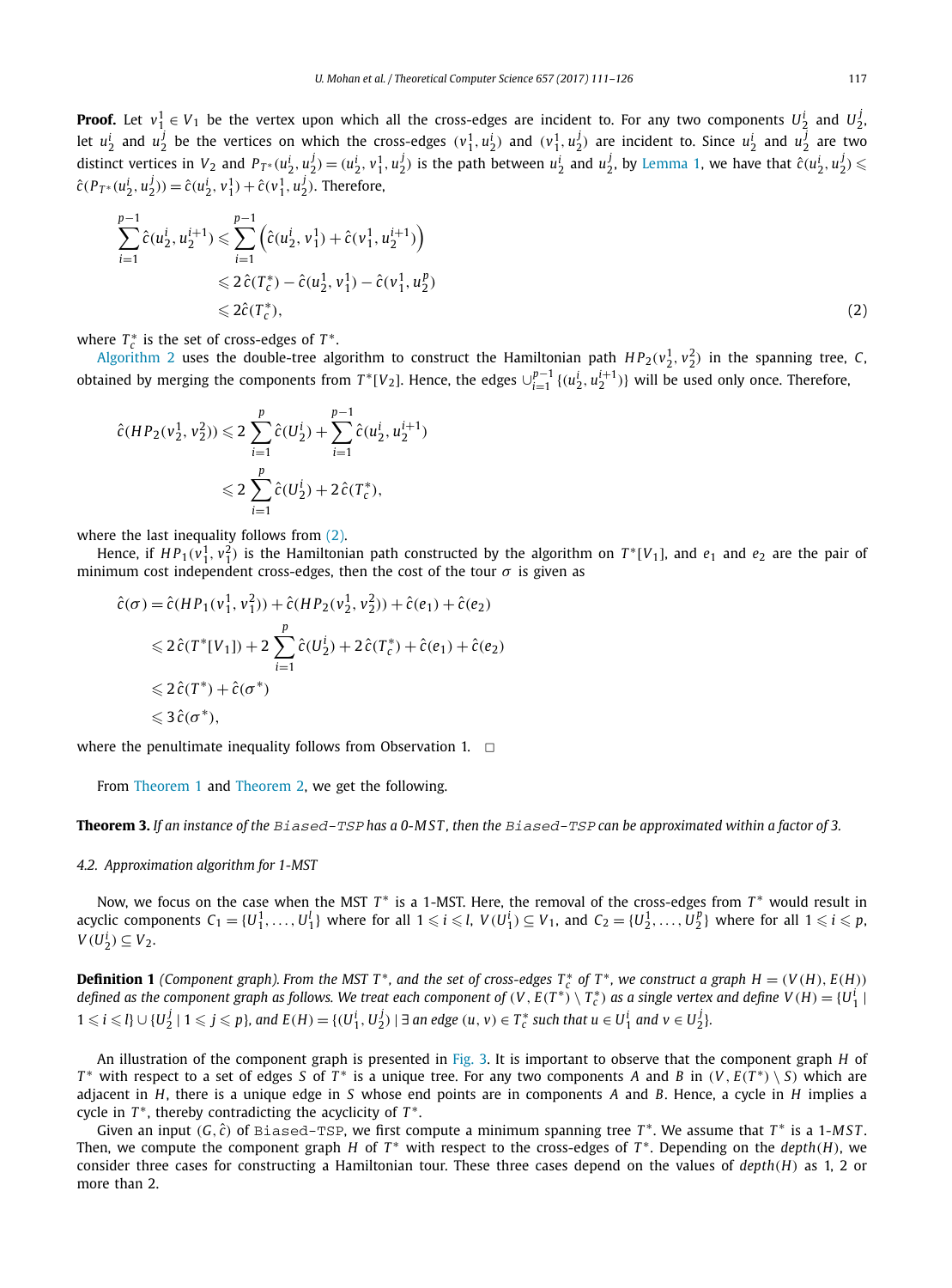

**Fig. 3.** An illustration of a component graph. The circular vertices denote the components from one partition, and the square vertices denote the component from the other partition.

## *4.2.1. Algorithm when depth of H is one*

Since the *depth*(*H*) = 1, one among  $T^*[V_1]$  or  $T^*[V_2]$  should be a single component. Without loss of generality, we assume that  $T^*[V_1]$  is a single component. Let  $\{U_2^1,\ldots,U_2^p\}$  be the components of  $T^*[V_2]$ . However, unlike the 0-*MST* with assume than one cross-edge, the components  $U_1^1, \ldots, U_2^p$  are not all incident to the same vertex in  $V_1$ . Hence, let  $\{v_1^1, \ldots, v_1^l\} \subseteq$ *V*<sub>1</sub>, and  $u_2^i \in V(U_2^i)$  for all  $1 \leq i \leq p$  be the vertices from *V*<sub>1</sub> and *V*<sub>2</sub> on which the cross-edges are incident. We denote the vertices on which cross-edges are incident as marked vertices and we shall refer to  $M = \{v_1^1,\ldots,v_1^l\}$  as the set of marked vertices in  $V_1$ .

First, we describe a procedure called Path-Merge( $P_{T^*}(v_1^i, v_1^j)$ ) which we shall use frequently in our algorithms. Here,  $P_{T^*}(v_1^i, v_1^j)$  is the path in  $T^*[V_1]$  between the marked vertices  $v_1^i$  and  $v_1^j$ . This procedure merges the components of  $T^*[V_2]$ connected to the marked vertices in  $P_{T^*}(v_1^i, v_1^j)$  and then attaches the merged component to  $P_{T^*}(v_1^i, v_1^j)$ .

**Procedure:** Path-Merge $(P_{T^*}(v_1^i, v_1^j)).$ 

Identify all the marked vertices  $v_1^i, v_1^{i+1}, \ldots, v_l^j$  in  $P_{T^*}(v_1^i, v_1^j)$ . Note that  $P_{T^*}(v_1^i, v_1^j)$  may contain some unmarked vertices too;

*.*

Let  $U_2^1, U_2^2, \ldots, U_2^k$  be the ordered components in  $T^*[V_2]$  as they are connected to the marked vertices in  $P_{T^*}(v_1^i, v_1^j)$ . If there are more than one component connected to a marked vertex, then arrange the components corresponding to that vertex in an arbitrary order;

For all  $1 \le i \le k-1$ , merge the components  $U_2^i, U_2^{i+1}$  by adding the edge between the vertices  $u_2^i$  and  $u_2^{i+1}$  to obtain a single component  $C = \bigcup_{i=1}^{k} U_2^i \cup \{(u_2^i, u_2^{i+1}) : 1 \leq i \leq k-1\};\$ 

Using the double-tree algorithm of Lemma 2, construct a Hamiltonian path  $HP_2(u_2^1, u_2^k)$  in  $G[V(C)]$ ;

**return**  $P_{T^*}(v_1^i, v_1^j) \cup HP_2(u_2^1, u_2^k) \cup \{(v_1^i, u_2^1), (v_1^j, u_2^k)\}.$ 

**Lemma 5.** Let G' be the graph obtained by the procedure  $Path\text{-}Merge(P_{T^*}(v_1^i,v_1^j))$ . Let  $T^*_c$  denotes the cross-edges incident to the *marked vertices in*  $P_{T^*}(v_1^i, v_1^j)$ *. Then,* 

(i) G' is a Hamiltonian cycle on  $P_{T^*}(v_1^i, v_1^j) \cup U_2^1 \cup \cdots \cup U_2^k$ .

(ii) The degree of  $v_1^i$  and  $v_1^j$  in G' is one more than their respective degrees in  $P_{T^*}(v_1^i, v_1^j)$ .

$$
(iii) \ \hat{c}(G') \leq 2\left(\hat{c}(P_{T^*}(v_1^i, v_1^j)) + \sum_{i=1}^k \hat{c}(U_2^i) + \hat{c}(T_c^*)\right)
$$

Proof. (i) The proof of this part is straightforward.

(ii) This follows from (i) and the fact that  $v_1^i$  and  $v_1^j$  are the endpoints of  $P_{T^*}(v_1^i, v_1^j)$ .

(iii) First we bound the cost of the edges used to merge the components  $U_2^1,\ldots,U_2^k$ . Let  $(u_2^i,u_2^{i+1})$  be the edge used to merge the components  $U_2^i$  and  $U_2^{i+1}$ . Let  $x, y \in M$  be the neighbours of  $u_2^i$  and  $u_2^{i+1}$  in  $P_{T^*}(v_1^i, v_1^j)$  respectively. By Lemma 1,  $\hat{c}(u_2^i, u_2^{i+1}) \leq \hat{c}(P_{T^*}(x, y)) + \hat{c}(x, u_2^i) + \hat{c}(y, u_2^{i+1})$  where  $\hat{c}(P_T^*(x, y))$  is the cost of the path  $P_{T^*}(x, y)$ . Therefore,

$$
\sum_{i=1}^{k-1} \hat{c}(u_2^i, u_2^{i+1}) \leq \hat{c}(P_{T^*}(v_1^i, v_1^j)) + 2\hat{c}(T_c^*) - \hat{c}(v_1^i, u_2^1) - \hat{c}(v_1^j, u_2^k).
$$

Since the Hamiltonian path  $HP_2(u_1^1, u_2^k)$  is constructed using the double-tree algorithm, the edges  $\cup_{i=1}^{k-1}\{(u_2^i, u_2^{i+1})\}$  will be used only once. Hence,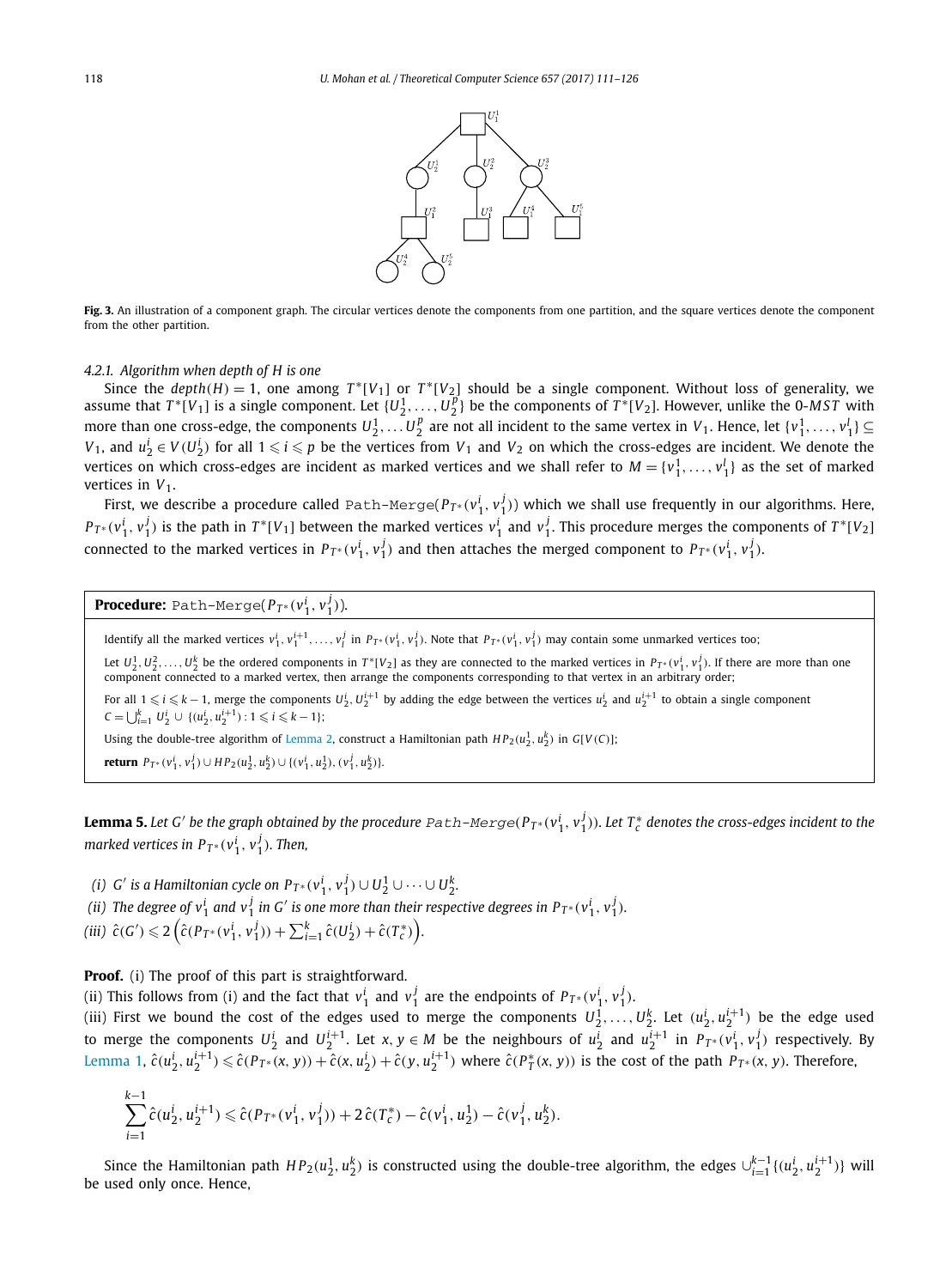$$
\hat{c}(HP_2(u_2^1, u_2^k)) \leq 2 \sum_{i=1}^k \hat{c}(U_2^i) + \sum_{i=1}^{k-1} \hat{c}(u_2^i, u_2^{i+1})
$$
  

$$
\leq 2 \sum_{i=1}^k \hat{c}(U_2^i) + \hat{c}(P_{T^*}(v_1^i, v_1^j)) + 2\hat{c}(T_c^*) - \hat{c}(v_1^i, u_2^1) - \hat{c}(v_1^j, u_2^k).
$$

Since  $G' = P_{T^*}(v_1^i, v_1^j) \cup HP_2(u_2^1, u_2^k) \cup \{(v_1^i, u_2^1), (v_1^j, u_2^k)\},$ 

$$
\hat{c}(G') = \hat{c}(P_{T^*}(v_1^i, v_1^j)) + \hat{c}(HP_2(u_2^1, u_2^k)) + \hat{c}(v_1^i, u_2^1) + \hat{c}(v_1^i, u_2^k)
$$
  

$$
\leq 2\left(\hat{c}(P_{T^*}(v_1^i, v_1^j)) + \sum_{i=1}^k \hat{c}(U_2^i) + \hat{c}(T_c^*)\right). \quad \Box
$$

Now we focus on the case when the vertices  $\{v_1^1,\ldots,v_1^l\}$  lie on a path in  $T^*[V_1]$ . We prove that a 2-factor algorithm can be obtained in this case.

**Lemma 6.** If all the marked vertices {  $v_1^1,\ldots,v_1^l$  } lie on a path in T\*[V<sub>1</sub>], then the Biased-TSP can be approximated within a factor *of 2.*

**Proof.** Let  $P_{T^*}(v_1^1, v_1^1)$  be the path in  $T^*$  on which the marked vertices  $\{v_1^1, \ldots, v_1^l\}$  lie. Let  $U_2^1, \ldots, U_2^p$  be the components from  $T^*[V_2]$  and  $T_c^*$  the set of cross-edges in  $T^*$ . The algorithm can now be described as follows.

- 1. Apply the procedure Path-Merge( $P_{T^*}(v_1^1, v_1^1)$ ) to obtain a Hamiltonian cycle H on  $P_{T^*}(v_1^1, v_1^1) \cup \bigcup_{i=1}^p U_2^i$ .
- 2. Double all the edges of  $T^*[V_1] \setminus P_{T^*}(v_1^1, v_1^l)$  and add them to  $H$  to obtain an Eulerian graph  $H'$ .
- 3. Construct an Eulerian tour in *H'*. Starting from a cross-edge of *H'*, short-cut the Eulerian tour to obtain a Hamiltonian tour σ in *G*.

It is easy to see that the graph *H'* is Eulerian. For the approximation factor, we first bound the cost of the Hamiltonian cycle H obtained using <code>Path–Merge(P<sub>T\*</sub>(vi<sub>1</sub>, v<sup>i</sup><sub>1</sub>)). From Lemma 5, we have  $\hat{c}(H) \leqslant 2[\hat{c}(P_{T^*}(v_1^1,v_1^1))+\sum_{i=1}^p\hat{c}(U_2^i)+\hat{c}(T_c^*)]$ .</code> Since  $\hat{c}(H') = 2[\hat{c}(T^*[V_1]) - \hat{c}(P_{T^*}(v_1^1, v_1^1))] + \hat{c}(H)$ , the cost of the Eulerian tour in H' is at most  $2[\hat{c}(T^*[V_1]) + \sum_{i=1}^p \hat{c}(U_2^i) +$  $\hat{c}(T_c^*)\leqslant 2\hat{c}(T^*)\leqslant 2\hat{c}(\sigma^*)$ . Since all the short-cuts are done in *V*<sub>1</sub>, the cost of the Hamiltonian tour  $\sigma$  is at most the cost of the Eulerian tour.  $\Box$ 

Next, we consider the case when the vertices  $\{v_1^1,\ldots,v_1^l\}$  do not lie in a path in  $T^*[V_1]$ . Here, we cannot merge the components  $U_2^1,\ldots,U_2^p$  arbitrarily, since in an arbitrary merging, the edges on the path connecting the components may be used more than twice.

To avoid the edges in  $T^*[V_1]$  being used more than twice, we attach the components of  $T^*[V_2]$  to  $T^*[V_1]$  in a systematic manner from leaf nodes towards the center of a connected subgraph of  $T^*[V_1]$ . In order to do this, we first construct a Steiner tree *T* of  $T^*[V_1]$  with respect to the marked vertices  $\{v_1^1, \ldots, v_1^l\}$ .

Let  $H'$  be the graph obtained by doubling all the edges in the graph  $(V_1,E(T^*[V_1])\setminus E(T))$ . We attach the components in  $T^*[V_2]$  one by one to  $H'$  by traversing the tree  $T$  in a systematic manner. We pick a leaf node  $r$  in  $T$  and declare it as its root. Then we find a vertex *v* of degree at least 3 which is at a maximum distance from the root. We break ties arbitrarily. We consider the subtree  $T_v$  rooted at  $v$  and the paths hanging at the children of  $v$ . For every branch hanging from a child of *v* with more than one marked vertex, we add to H' the components of  $T^*[V_2]$  connected by cross-edges to the marked vertices in that branch by using the procedure  $Path\text{-}Merge(P_T(v_1^1,v_1^k))$  where  $P_T(v_1^1,v_1^k)$  is the path containing all the marked vertices in that branch. Finally, we add  $P_T(v_1^1, v) \cup \{(v_1^1, v)\}$  to  $H'$ . For the branches hanging at *v* with exactly one marked vertex, we pair them by excluding at most one branch. Let  $x_1$  and  $y_1$  be the marked vertices in a pair of branches. By using the procedure Path-Merge( $P_T(x_1, y_1)$ ) we add to  $H'$  the components of  $T^*[V_2]$  connected by cross-edges to the marked vertices  $x_1$  and  $y_1$ . Finally, we remove all the branches of  $T_y$  from *T*. However, if there is a branch with exactly one marked vertex and not paired with any other branches, we keep it in *T* . We call this procedure of attaching the components of  $T^*[V_2]$  which are connected to the marked vertices of a subtree  $T_v$  to  $H'$  as  $\text{Tree-Merge}(T_v)$ .

We repeat this procedure unless  $V(T) = \emptyset$  or  $V(T) = \{r\}$ , where *r* is the root of the tree. If  $V(T) = \emptyset$ , then all the components from  $T^*[V_2]$  have been attached to H'. In this case, we find an Eulerian tour in H' and short-cut it appropriately to get a Hamiltonian tour  $\sigma$  in *G* such that the cross-edges in *H'* and  $\sigma$  are same. When  $V(T) = \{r\}$ , the component(s) of  $T^*[V_2]$ connected to *r* are not added to  $H'$ . In this case, we find the marked vertex *x* closest to *r* and add to  $H'$  the component(s) of  $T^*[V_2]$  connected to  $r$  by using the procedure  $Path-Merge(P_T(r,x))$ . Here the procedure  $Path-Merge(P_T(r,x))$  needs at least one component of  $T^*[V_2]$  connected to x by cross-edges. Since all such components are already taken care, we choose  $y \in V_2$ , the only neighbour of *x* in *H'*, as a component in  $V_2$  adjacent to *x*. Note that in Path-Merge( $P_T(r, x)$ ), the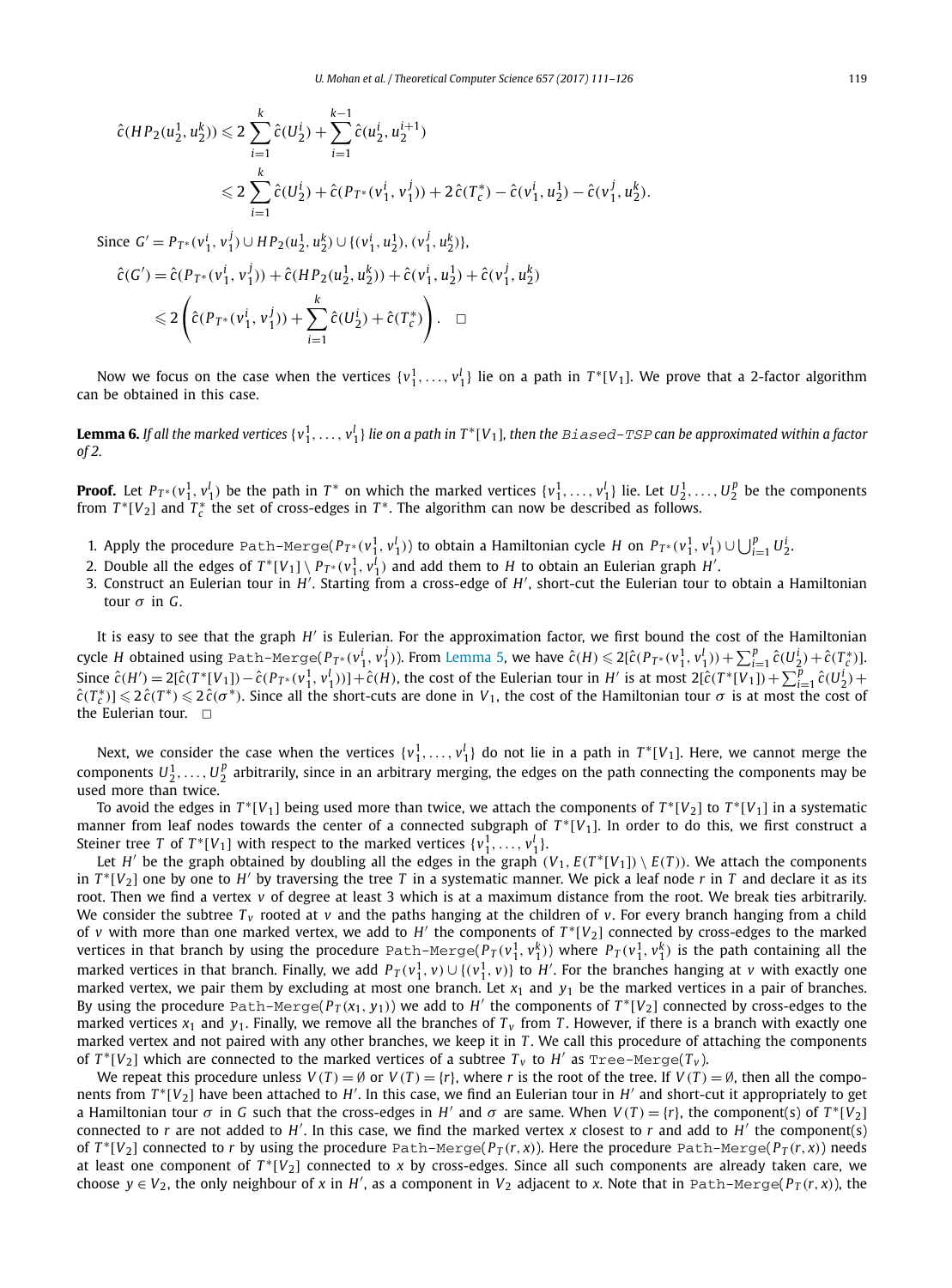

(a) Minimum spanning tree  $T^*$ . The big circles represent components of  $T^*[V_2]$ .



(d)  $v$  is the only ancestor. Path-Merge $(P_T(v_1^4, v_1^5))$  will be applied on  $T$ .



(b) Steiner tree T with  $v_1^1$ as root and  $v_1^1, \ldots, v_1^5$  as its marked vertices.



(c) Initial  $H'$  graph.



 $(f)$ Steiner tree $\mathcal T$ afthe application ter - of Path-Merge $(P_T(v_1^4, v_1^5))$ . Path-Merge $(P_T(v_1^2, v_1^3))$  will be applied next.



(g)  $H'$  after application of Path-Merge $(P_T(v_1^2, v_1^3))$ .

Path-Merge $(P_T(v_1^1, v_1^2 = x))$ 

(e)  $H'$  after application of

Path-Merge $(P_T(v_1^4, v_1^5))$ .

Steiner tree  $T$  af-(h) the application <sub>of</sub> ter Path-Merge $(P_T(v_1^2, v_1^3)).$ Path-Merge $(P_T(v_1^1, v_1^2))$  will be applied next.



(i) Final  $H'$ .

Fig. 4. A sketch of the construction of the Eulerian graph *H'* in Algorithm 3.

path  $P_T(r, x)$  will not be added to H'. Then, we remove from H' the cross-edge  $(x, y)$  and add to H' a copy of the edge  $e = (x, a)$  where *a* is the first vertex from *r* with degree at least three in the original Steiner tree *T*. Then, we construct an Eulerian tour in *H'* and short-cut to obtain a Hamiltonian tour in *G*. The algorithm is formally described in Algorithm 3. An illustration of this procedure is presented in Fig. 4.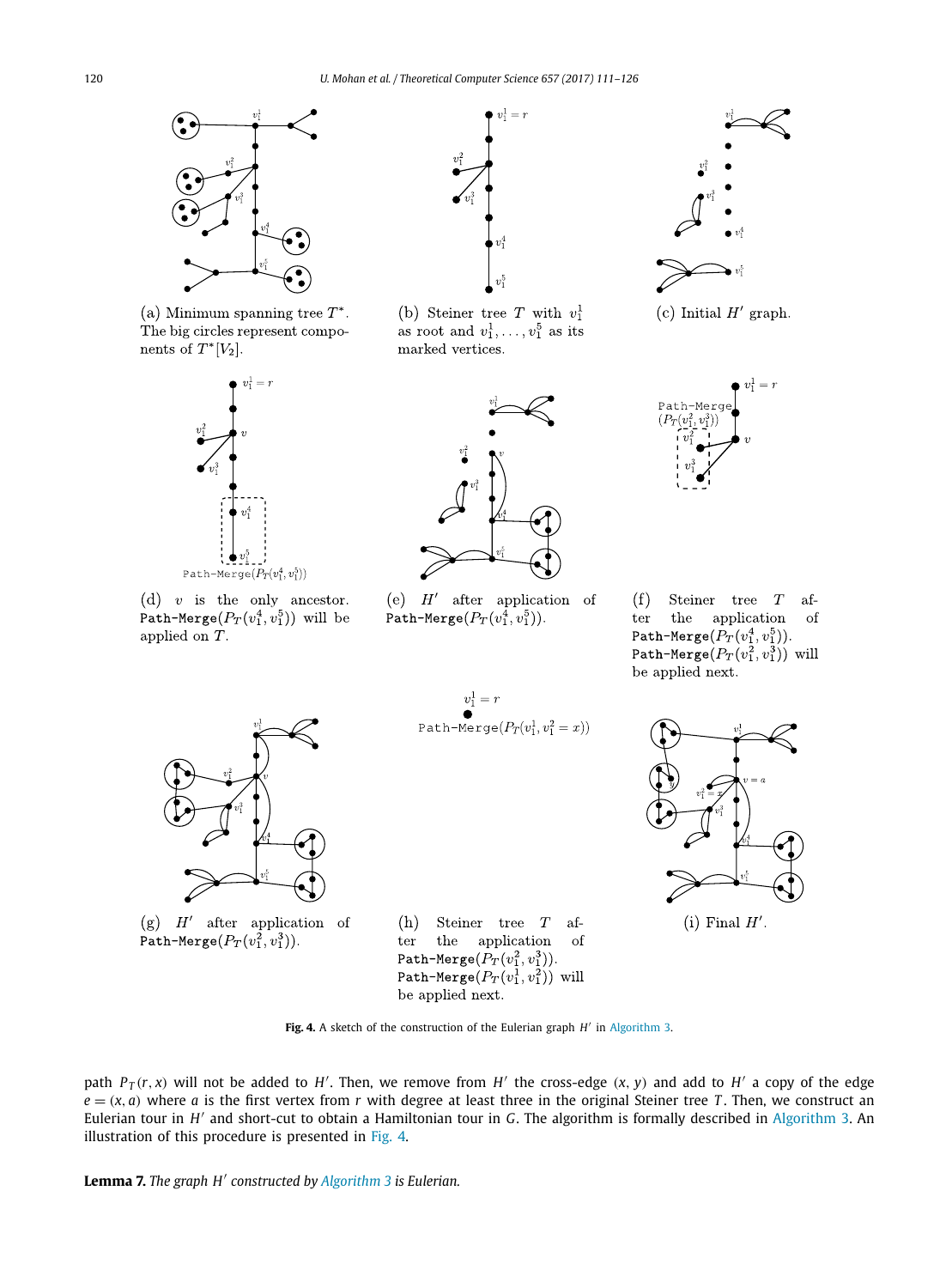**Algorithm 3:** Algorithm for computing a Hamiltonian tour for a MST with  $depth = 1$  where the marked vertices  $M =$  $\{v_1^1, \ldots v_1^l\}$  do not lie on a path.

**Input:** An input  $(G, \mathcal{P}, \hat{c})$  of Biased-TSP **Output**: A Hamiltonian tour σ Compute a MST *T* <sup>∗</sup> of *G*; Compute the Steiner subtree *T* of  $T^*[V_1]$  with all its leaf nodes in *M*; Root *T* at a leaf vertex *r* of *T* and *T* ′ be a copy of *T* ; Let *H'* be the graph obtained by doubling all the edges of the graph  $(V_1, E(T^*[V_1]) \setminus E(T))$ ; **while**  $V(T) \neq \emptyset$  and  $V(T) \neq \{r\}$  **do** For all the leaf nodes of *T*, compute their ancestors and the level of their ancestors; **if** *all the leaves have no ancestor (T is a path)* **then** *H'* = *H'*∪ Path-Merge( $P_T(v_1^1, v_1^k)$ ) where  $P_T(v_1^1, v_1^k)$  is the path in *T* on which all its marked vertices lie; Delete *T* ; **end else** Find the ancestor *v* with the maximum level (break ties arbitrarily); Run the procedure  $Tree-Merge(T_v)$  on the subtree  $T_v$  rooted at  $v$ ; **end if** *v is unmarked and all the branches of T <sup>v</sup> are removed* **then** Let *u* be the first vertex in the path  $P_T(v, r)$  which is either marked or an ancestor of *v*; *H*<sup> $′$ </sup> = *H*<sup> $′$ </sup> ∪ *P*<sub>*T*</sub>(*u*, *v*) ∪ {(*v*, *u*)};  $T = T \setminus P_T(v, u_1)$  where  $u_1$  is the child of *u* in  $P_T(v, u)$ ; **end end if**  $V(T) = \{r\}$  **then** Let *a* be the first vertex from *r* with degree at least three in  $T'$ . Let *x* be the marked vertex nearest to *r* in  $T'$ ;  $H' = (H' \cup \text{Path-Merge}(P_T(r,x))) \setminus \{(a,r)\};$ From  $H'$  remove the cross-edge incident to *x*; Add a copy of  $(x, a)$  to  $H'$ ; **end** Construct an Eulerian tour σ*<sup>e</sup>* in *H* ′ ; Short-cut  $\sigma_e$  to obtain a Hamiltonian tour  $\sigma$  such that both have the same set of cross-edges; **return** σ *.*

**Proof.** Before the start of the while loop of Algorithm 3, *H'* is the graph obtained by doubling all the edges of the graph  $(V_1, E(T^*[V_1]) \setminus E(T))$ . Hence, degree of each vertex in *H'* is even and *H'* is disconnected. At every iteration of the while loop, we delete a path from Steiner tree *T* and add a related graph (with every vertex of even degree) to *H'*. Therefore, it is enough to prove that the final graph  $H'$  is connected and spans all the vertices of  $V_1 \cup V_2$ .

Let  $T_v$  be the subtree of *T* whose ancestor *v* is at the maximum level. Let  $P = (v, \ldots, v_1^1, \ldots, v_1^k)$  be a branch of  $T_v$ with more than one marked vertex. Let  $P_{T_v}(v_1^1, v_1^k)$  be the path in *P* containing all the marked vertices of *P*. Note that  $v_1^k$ is a leaf node of *T*. Initially, the degree of all the vertices of  $P_{T_v}(v_1^1,v_1^k)$  except  $v_1^1$  and  $v_1^k$  are even. After Algorithm 3 adds to  $H'$  the output of the procedure <code>Path-Merge( $P_{T_v}(v_1^1,v_1^k)$ ), we note from Lemma 5, the degree of  $v_1^1$  and  $v_1^k$  becomes</code> even in *H'*. Hence, after adding  $P_{T_v}(v,v_1^1)$  and  $(v_1^1,v)$  to *H'*, the degree of all the vertices of *P* are even in *H'*. Note that Path–Merge $(P_{T_v}(v_1^1,v_1^k))$  also adds to  $H'$  all the vertices in the connected components of  $T^*[V_2]$  which are connected to the marked vertices in  $P_{T_v}(v_1^1,v_1^k)$ . From Lemma 5, the degree of all these vertices are also even. Among the branches of *T<sub>v</sub>* containing exactly one marked vertex, Algorithm 3 pairs them by excluding at most one branch to obtain a set of edge disjoint paths  $DP_v$ . Therefore, after running the procedure Path-Merge on all the paths  $P \in DP_v$ , the degree of all the vertices of  $P \in DP_{\nu}$  in  $H'$  is even.

Since this procedure is repeated till  $V(T) = \emptyset$  or  $V(T) = \{r\}$  and every iteration of the while loop keeps adding a graph of even degree to *H'*, the degree of each vertex of the graph *H'* obtained at the termination of the while loop is even. All the edges of the Steiner tree *T* are also added to *H* ′ and hence, *H* ′ is a connected graph of even degree at the termination of the while loop. If  $V(T) = \emptyset$ , then all the components of  $T^*[V_2]$  have been attached to H'. Hence, H' spans  $V_1 \cup V_2$ . Now, we consider the case when  $V(T) = \{r\}$ . Let *a* be the first vertex from *r* with degree at least three and *x* be the marked vertex nearest to *r* in the original Steiner tree *T*. In this case, Algorithm 3 adds the output of Path-Merge( $P_T(r, x)$ ) (here the Path-Merge is slightly different and it is described just before Algorithm 3) to *H* ′ . Finally, we remove the cross-edges incident to *x* and the edge  $(a, r)$  from *H'* and add a copy of the edge  $(x, a)$  to *H'*. Hence, all the components from  $T^*[V_2]$ are added to  $H'$  and degree of each vertex remains even.  $\Box$ 

Lemma 8. Algorithm 3 is a 3-approximation algorithm for the instances of Biased-TSP whose minimum spanning tree is a 1-MST *and the depth of its component graph is 1.*

**Proof.** We prove this by showing that the total cost of the edges in the graph H', constructed by Algorithm 3, is at most three times the cost of the optimal Hamiltonian tour. By Lemma 7, *H'* is Eulerian and hence, the cost of the Eulerian tour in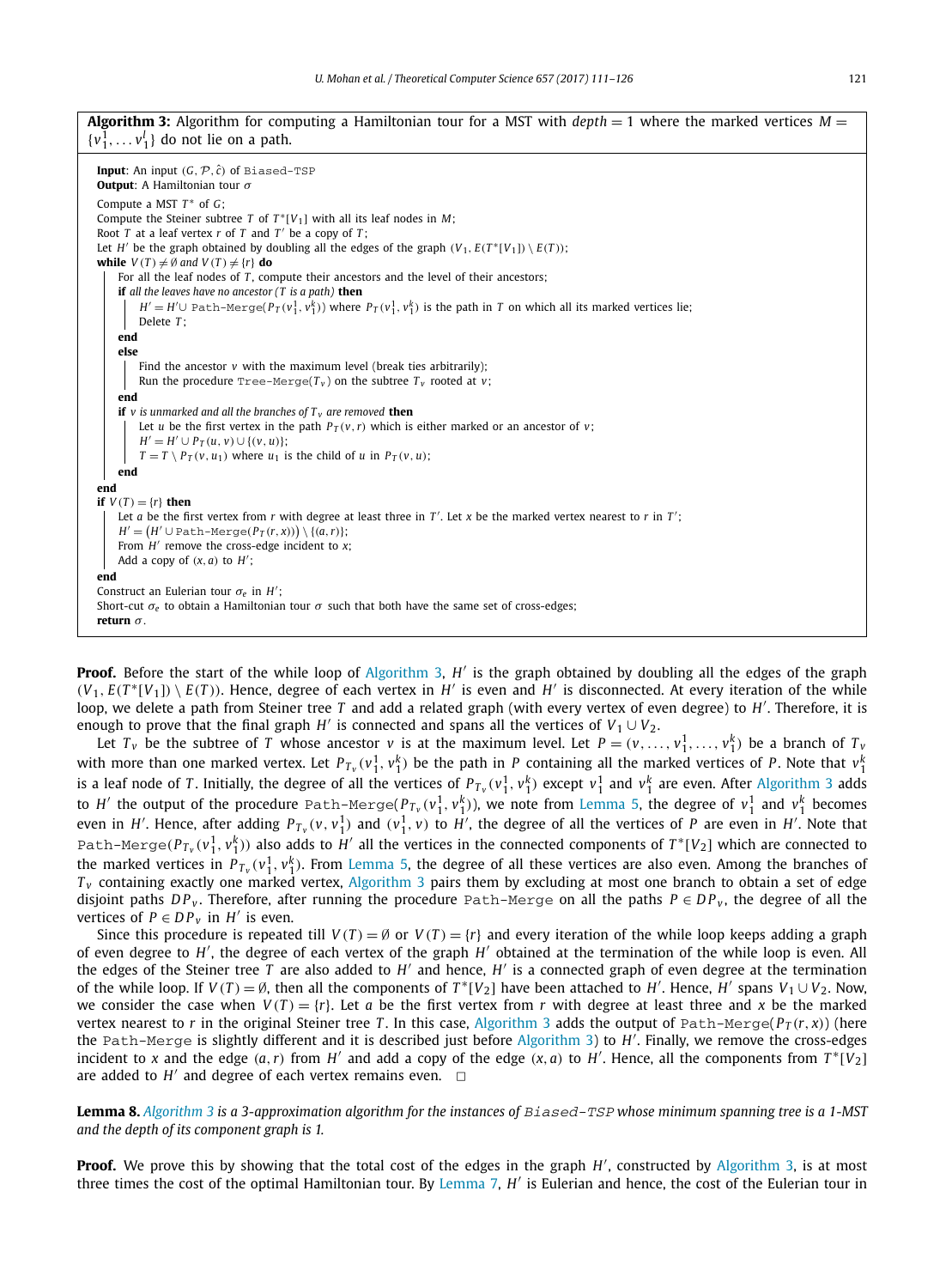*H* ′ will also be at most three times the cost of the optimal solution. Since the Hamiltonian tour is obtained by a short-cut of the edges completely contained in the partition  $V_1$ , the claim of the lemma follows.

Before the beginning of the while loop of Algorithm 3, we have that  $\hat{c}(H') = 2(\hat{c}(T^*[V_1]) - \hat{c}(T))$ . Since *H'* is modified in every iteration of the while loop, we bound the total increase in cost of *H'* by bounding the increase in cost of *H'* in every iteration of the while loop.

In a particular iteration of the while loop, let  $T_v$  be a subtree of *T* whose ancestor *v* is at the maximum level. For any branch *P* of *T* with more than one marked vertex, an edge is added between the first marked vertex of *P* and *v*. From the triangle inequality, the cost of this edge is at most the cost of the edges between *v* and the first marked vertex of *P* . Apart from adding these edges, the procedure Path-Merge is applied on *P* and all the branches of  $T_v$  which are paired. Hence, from Lemma 5, the increase in cost of  $H'$  after this iteration is at most twice the cost of  $T_v$  plus twice the cost of the components of  $T^*[V_2]$  connected to  $T_\nu$  plus twice the cost of the cross-edges incident to the vertices of  $T_\nu$ .

The while loop terminates when  $V(T) = \emptyset$  or  $V(T) = \{r\}$ . If  $V(T) = \emptyset$ , then all the components of  $T^*[V_2]$  has been attached to *H* ′ . Hence,

$$
\hat{c}(H') \leq 2\left(\hat{c}(T^*[V_1]) - \hat{c}(T)\right) + 2\left(\hat{c}(T) + \sum_{i=1}^p \hat{c}(U_2^i) + T_c^*\right)
$$
  

$$
\leq 2\left(\hat{c}(T^*[V_1]) + \sum_{i=1}^p \hat{c}(U_2^i) + T_c^*\right) = 2\hat{c}(T^*) \leq 2\hat{c}(\sigma^*).
$$

When  $V(T) = {r}$ , let *x* be the nearest marked vertex from *r* and *a* be the first vertex from *r* with degree at least three. In this case, we apply Path-Merge( $P_T(r, x)$ ) (here the Path-Merge is slightly different and it is described just before Algorithm 3), remove the cross-edge incident to *x*, and add the edge  $(x, a)$ . The procedure Path-Merge( $P_T(r, x)$ ) can be viewed in an equivalent way as follows. Let  $C_r \subset T^*[V_2]$  denotes the set of component(s) connected to *r* by the set of cross-edge(s) *T* ∗ *Cr* . First, we apply Path-Merge(*P<sup>T</sup>* (*r*,*r*)) to obtain a Hamiltonian path on the component(s) from *C<sup>r</sup>* along with a cross-edge incident to *r*. In the next step, we identify the vertex  $y \in V_2$  the neighbour of x in H' and merge the Hamiltonian path to *y* by adding an edge *e* between them. By Lemma 5(iii), the increase in cost in the first step is at most  $2\left(\hat{c}(C_r)+\hat{c}(T^*_{C_r})\right)$ . Since  $e\in G[V_2]$ , from the triangle inequality  $\hat{c}(e)\leqslant 0.5\,\hat{c}(\sigma^*_{V_2})\leqslant 0.5\,\hat{c}(\sigma^*)$  where the last inequality follows from Lemma 4. Similarly, from the triangle inequality and Lemma 4,  $\hat{c}(x, a) \leq 0.5 \hat{c}(\sigma^*)$ . Therefore, in this case,  $\hat{c}(H) \leq 2\hat{c}(T^*) + \hat{c}(e) + \hat{c}(x,a) \leq 3\hat{c}(\sigma^*)$ .  $\Box$ 

# *4.2.2. Algorithm when depth of H is two*

Now, we consider the case when the depth of the component graph is two. In this case, the removal of cross-edges from the *T*<sup>\*</sup> will result in more than one component from  $T^*[V_1]$  and  $T^*[V_2]$ , respectively. Let  $C_1 = \{U_1^1, \ldots, U_1^l\}$  and  $C_2 = \{U_2^1, \ldots, U_2^p\}$  be the components from  $T^*[V_1]$  and  $T^*[V_2]$ , respectively. We first merge the components in  $C_1$  and  $C_2$ into a single component, respectively. After the merging, we find a Hamiltonian path in both the components. Then, the appropriate cross-edges from the MST are added to get the Hamiltonian tour.

Without loss of generality, we assume that the component graph *H* is rooted at the vertex corresponding to the component  $U_1^1 \in C_1$ . If a vertex in *H* corresponding to a component from  $C_2 = \{U_2^1, \ldots, U_2^p\}$  has degree greater than 1, we refer to it as an internal vertex.

In *H*, we pick a branch from the root to a leaf corresponding to a component from  $C_1$ . Note that such a branch exists because the depth of *H* is two. Then, we merge the leaf with the root. If the internal vertex in the path from the root to the leaf has more than one leaf incident to it, we first merge the leaves to get a path on them. Then, we merge that path with the root. Next, we pick two independent cross-edges  $e_1 = (p_1, p_2)$  and  $e_2 = (q_1, q_2)$  present in  $T^*$ . Then, we find a Hamiltonian path  $HP_1(p_1, q_1)$  by using the double-tree algorithm.

Next, we construct a Hamiltonian path  $HP_2(p_2, q_2)$  in  $G[V_2]$  by using Hoogeveen's algorithm [10]. Finally, the Hamiltonian tour is given as  $HP_1(p_1, q_1) \cup HP_2(p_2, q_2) \cup \{e_1, e_2\}$ . The algorithm is presented in Algorithm 4. An illustration of the algorithm is shown in Fig. 5.

Before describing the algorithm, we explain a procedure called  $\text{convECT}(U_2^j)$ , where  $U_2^j$  is an internal vertex of the component graph *H*. The procedure merges the component corresponding to the leaf incident to  $U_2^j$  with  $U_1^1$ . If  $U_2^j$  has more than one leaf, then it merges the components corresponding to the leaves in a path-like fashion and then attaches this path to  $U_1^1$ .

**Lemma 9.** Let  $U_2^j$  be an internal vertex of H with more than one child. Let T be the Steiner tree of  $U_2^j$  rooted at r. Let  $(r,\ldots,l)$  be the vertices in the pre-order traversal of T. Let  $T_c^*(U_2^j)$  be the cross-edges of T\* incident to  $U_2^j$ . Let  $e_r$  and  $e_l$  be the cross-edges incident to the vertices r and l of T. Then, the sum of cost of edges used to merge the components incident to  $U_2^j$  by applying the procedure CONNECT( $U_2^j$ ) is at most  $2\left(\hat{c}(U_2^j) + \hat{c}(T_c^*(U_2^j)\right) - \left(\hat{c}(P_T(r,l)) + \hat{c}(e_r) + \hat{c}(e_l)\right)$ .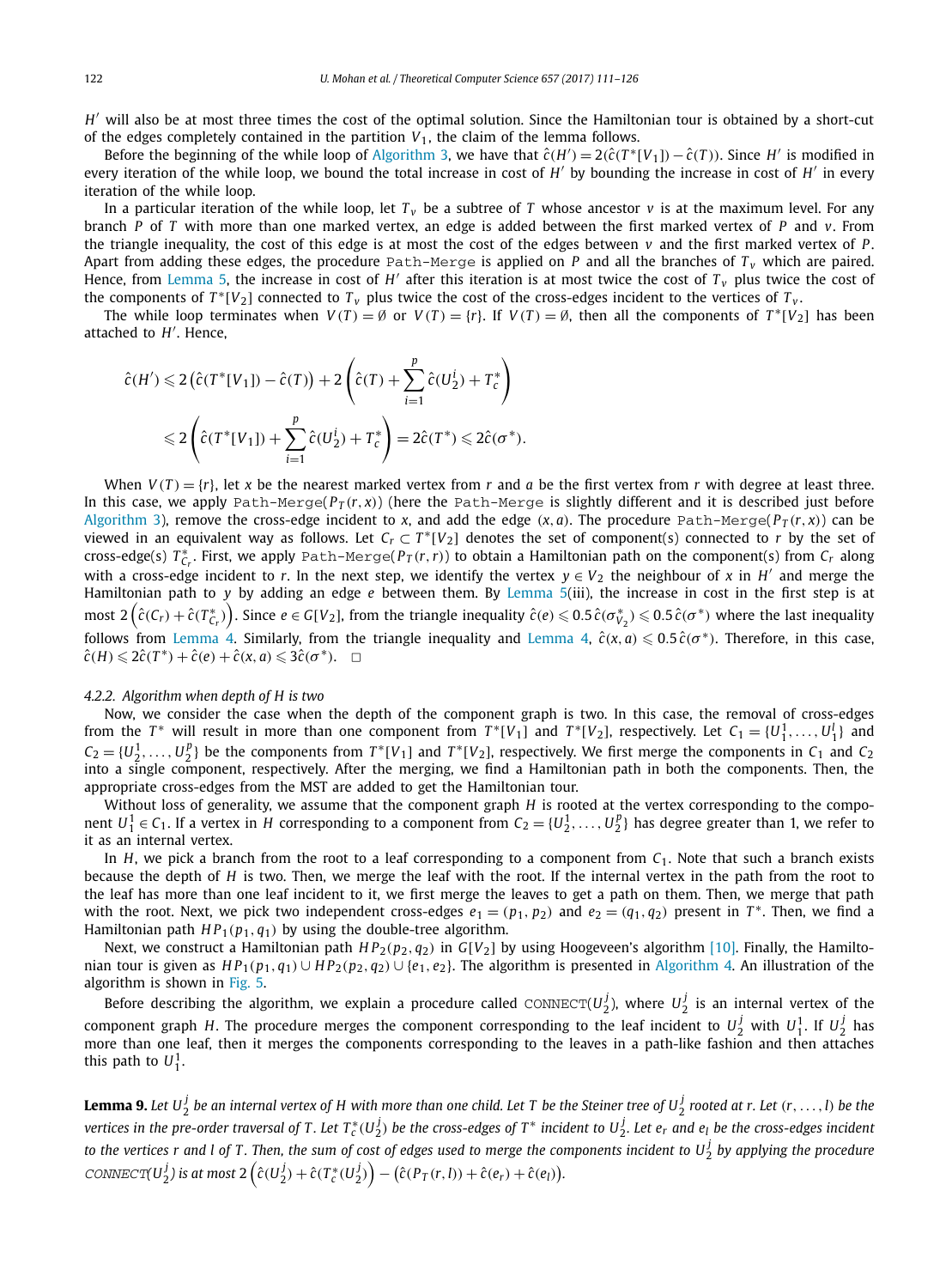

**Fig. 5.** Illustration of Phase 1 of Algorithm 4. (a) Component graph with *depth* = 2. (b) Merging of the leaf components with the root. The dotted lines indicate the edges used to merge the components. (c) Eulerian path between the components  $U_1^2$  and  $U_1^6$ . The solid lines indicate the cross-edges.

# **Procedure:** CONNECT(*U j* 2 ).

Compute the Steiner tree *T* in the component  $U^j_2$  with respect to the marked vertices of  $U^j_2$ ;

Root *T* at the marked vertex of *T* upon which the cross-edge connecting  $U_2^j$  to the component  $U_1^1$  corresponding to the root is incident to; Order the vertices of *T* in the pre-order traversal sequence of *T* (Note that *T* might not be a binary tree);

Let  $U_1^i, U_1^{i+1}, \ldots, U_1^{i+k}$  be the ordered components in  $C_1$  corresponding to the leaves of *H* as they are connected to the marked vertices in the pre-order traversal sequence of *T* ;

For  $i\leqslant q \leqslant i+k-1$ , merge the components  $U_1^q, U_1^{q+1}$  by adding the edge  $(v_1^q, v_1^{q+1})$  where  $v_1^q$  and  $v_1^{q+1}$  are the marked vertices in these two components. Let us call this merged component as  $C_1^j$ ;

Let  $r_1^j$  be the marked vertex in the component  $U_1^1$  upon which the cross-edge connecting  $U_1^1$  to  $U_2^j$  is incident to. Merge  $C_1^j$  with  $U_1^1$  by adding the edge  $(r_1^j, v_1^i)$ ;

**return**  $U_1^1 \cup C_1^j \cup \{(r_1^j, v_1^i)\}.$ 

**Proof.** Let  $U_1^x$  and  $U_1^y$  be the component(s) from  $C_1$  connected to the marked vertices *x* and *y* in *T* by cross-edges  $e_x$  and  $e_y$ . If  $U_1^x$  and  $U_1^y$  are merged, then by Lemma 1 the cost of the edge used to merge  $U_1^x$  and  $U_1^y$  is at most  $\hat{c}(P_T(x, y)) + \hat{c}(e_x) + \hat{c}(e_y)$ . The pre-order traversal of T visits all the edges twice except the edges on the path  $P_T(r, l)$ which are visited exactly once. Since the components of  $C_1$  connected to the marked vertices of *T* are merged in the pre-order traversal sequence of the vertices, the sum of cost of the edges used to merge the components is at most  $2\left(\hat{c}(T)+\hat{c}(T_c^*(U_2^j)\right)-\left(\hat{c}(P_T(r,l))+\hat{c}(e_r)+\hat{c}(e_l)\right)$ . Since  $T\subseteq U_2^j$ , the sum of cost of the edges is bounded above by  $2\left(\hat{c}(U_2^j) + \hat{c}(T_c^*(U_2^j)) - (\hat{c}(P_T(r,l)) + \hat{c}(e_r) + \hat{c}(e_l)\right).$ 

# **Lemma 10.** *Two independent cross-edges are guaranteed to exist in Phase 1b of Algorithm 4.*

**Proof.** We first observe that, the degree of the root in *H* should be greater than 1. If it is not, we can root the component graph at the internal vertex and reduce *depth*(*H*) by 1. Let *H* ′ be the graph obtained at the end of Phase 1a by Algorithm 4.

If *H* has only one internal vertex, then we can pick a cross-edge  $e_1$  incident to the leaf of *H* which is also a leaf in *H'*. Since the root of *H* has degree at least 2, we can pick a cross-edge  $e_2$  incident to a leaf of *H* which is not an internal vertex. It is clear that  $e_1$  and  $e_2$  are independent.

If *H* has more than one internal vertices, then we can pick two cross-edges  $e_1$  and  $e_2$  incident to the leaves of *H* which are also leaves in H'. It is easy to see that the leaves upon which  $e_1$  and  $e_2$  are incident are distinct. Also, the internal vertices upon which  $e_1$  and  $e_2$  are incident are distinct. Hence,  $e_1$  and  $e_2$  are independent.  $\Box$ 

**Lemma 11.** The cost of the Hamiltonian path  $HP_1$  produced by Algorithm 4 at the end of Phase 2 along with the two independent *cross-edges*  $e_1 = (v_1^1, u_2^1)$  *and*  $e_2 = (v_1^2, u_2^2)$  *is at most*  $2\hat{c}(\sigma^*)$ *.*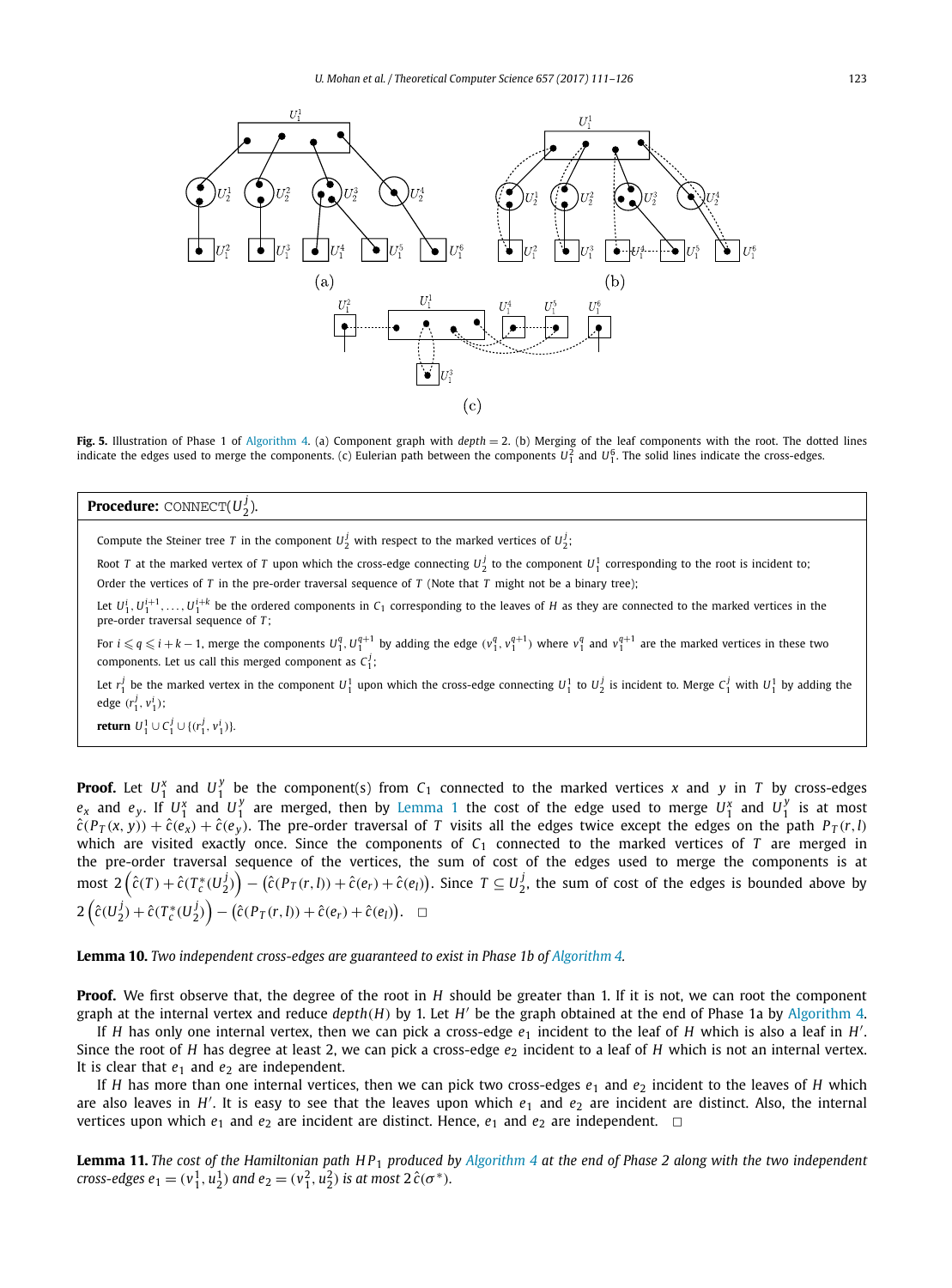| <b>Algorithm 4:</b> Algorithm for 1-MST whose component graph has $depth = 2$ .                                                                                                               |  |  |  |  |
|-----------------------------------------------------------------------------------------------------------------------------------------------------------------------------------------------|--|--|--|--|
| <b>Input:</b> 1-MST $T^*$ and its component graph H with $depth(H) = 2$ .<br><b>Output:</b> A Hamiltonian tour.<br>Phase 1a                                                                   |  |  |  |  |
| Let $C_1 = \{U_1^1, \ldots, U_1^1\}$ and $C_2 = \{U_2^1, \ldots, U_2^p\}$ be the components of $T^*[V_1]$ and $T^*[V_2]$ after the removal of cross-edges from $T^*$ ;<br>$H' = \emptyset$ ;  |  |  |  |  |
| while the components of $C_1$ are not connected do                                                                                                                                            |  |  |  |  |
| Pick an internal vertex $U_2^j$ of H;                                                                                                                                                         |  |  |  |  |
| $H' = H' \cup \text{CONNECT}(U_2^j);$                                                                                                                                                         |  |  |  |  |
| From <i>H</i> remove $U_2^j$ and the child (children) of $U_2^j$ ;                                                                                                                            |  |  |  |  |
| end                                                                                                                                                                                           |  |  |  |  |
| <b>Phase 1b</b>                                                                                                                                                                               |  |  |  |  |
| Pick two independent cross-edges $e_1 = (v_1^1, u_2^1)$ and $e_2 = (v_1^2, u_2^2)$ incident to the leaves of H (Note that leaves in H are chosen such that they are<br>also leaves in $H'$ ); |  |  |  |  |
| Phase 2                                                                                                                                                                                       |  |  |  |  |
| <b>for</b> each internal vertex $U_2^j \in C_2$ with more than one child <b>do</b>                                                                                                            |  |  |  |  |
| Let $C_1^j = (U_1^1, \ldots, U_1^j)$ be the components of $C_1$ appearing in the given order obtained by applying the procedure CONNECT( $U_2^j$ );                                           |  |  |  |  |
| <b>if</b> $v_1^1$ and $v_1^2 \notin$ children of $U_2^j$ <b>then</b>                                                                                                                          |  |  |  |  |
| Add an edge <i>e</i> between the marked vertices of the components $U_1^1$ and $U_1^i$ . $H' = H' \cup \{e\}$ ;                                                                               |  |  |  |  |
| end                                                                                                                                                                                           |  |  |  |  |
| end                                                                                                                                                                                           |  |  |  |  |
| Double all the edges in $H'$ except the following:<br>1. The edges on the path between $v_1^1$ and $v_1^2$ .                                                                                  |  |  |  |  |
| 2. The edges used to merge the components by applying procedure CONNECT( $U_2^k$ ) where $U_2^k$ is an internal vertex in H with more than one child.                                         |  |  |  |  |
|                                                                                                                                                                                               |  |  |  |  |
| Obtain an Eulerian path in H' between $v_1^1$ and $v_1^2$ . Short-cut it to get a Hamiltonian path $HP_1(v_1^1, v_1^2)$ ;<br>Phase 3                                                          |  |  |  |  |
| Construct a Hamiltonian path $HP_2(u_2^1, u_2^2)$ between $u_2^1$ and $u_2^2$ in $G[V_2]$ using Hoogeveen's algorithm (Lemma 3);                                                              |  |  |  |  |
| Construct the tour $\sigma = HP_1(v_1^1, v_1^2) \cup HP_2(u_2^1, u_2^2) \cup \{e_1, e_2\};$                                                                                                   |  |  |  |  |
| return $\sigma$ .                                                                                                                                                                             |  |  |  |  |

**Proof.** Let *H'* be the multigraph obtained at the end of Phase 2 of Algorithm 4. It is easy to see that *H'* has an Eulerian path between  $v_1^1$  and  $v_1^2$ . For any component  $U_2^j \in C_2$ , let us denote the cross-edges incident to  $U_2^j$  as  $T_c^*(U_2^j)$ .

For an internal vertex  $U_2^j$  that has more than one leaf incident to it, let  $U_1^1,\ldots,U_1^i$  be the components merged in this order by applying the procedure  $\text{convECT}(U_2^j)$ . Hence, from Lemma 9, the cost of the edges used to merge the components  $U_1^1,\ldots,U_1^i$  is at most  $2\left(\hat{c}(U_2^j)+\hat{c}(T_c^*(U_2^j)\right)-\left(\hat{c}(P_T(r,l))+\hat{c}(e_r)+\hat{c}(e_l)\right)$  where  $P_T(r,l)$  is the path between r and l in the pre-order traversal  $(r,\ldots,l)$  of the Steiner tree *T* of  $U_2^j$ , and  $e_r$  and  $e_l$  are the cross-edges incident to the vertices *r* and *l*. If both  $e_1$  and  $e_2$  are not incident to any of the components  $U_1^1, \ldots, U_1^i$ , then Algorithm 4 adds an edge between the marked vertices of  $U_1^1$  and  $U_1^i$ . Since  $U_1^1$  and  $U_1^i$  are connected by cross-edges to the vertices  $r$  and  $l$  in  $T$ , by Lemma 1, the cost of the edge used to merge  $U_1^1$  and  $U_1^i$  is at most  $\hat{c}(P_T(r,l)) + \hat{c}(e_r) + \hat{c}(e_l)$ . Hence, the sum of cost of the edges used to merge the components incident to  $U_2^j$  is at most  $2\left(\hat{c}(U_2^j)+\hat{c}(T_c^*(U_2^j)\right)$ .

If the internal vertex  $U_2^j$  has only one leaf incident to it, then the component  $U_1^j$  corresponding to the leaf is merged with the component  $U_1^1$  by adding an edge between their marked vertices. By Lemma 1, the cost of the edge is at most  $\hat{c}(U_2^j) + \hat{c}(T_c^*(U_2^j))$ . Note that if  $e_1$  and  $e_2$  are not incident to  $U_1^j$ , then two copies of this merged edge will be used in the final graph *H* ′ .

Since the paths between the root to the internal vertices are all disjoint, the cost of the edges in *H'* (including multiple copies) used to merge the components from  $C_1$  is at most  $2\sum_{j=1}^p\left(\hat{c}(U_2^j)+\hat{c}(T_c^*(U_2^j)\right)-\hat{c}(e_1)-\hat{c}(e_2)$ . Since H' contains two copies of all the edges in the components of  $C_1$ , the cost of the Eulerian path between  $v_1^1$  and  $v_1^2$  in  $H'$  is at most  $2\left(\sum_{j=1}^{l}\hat{c}(U_1^j) + \sum_{j=1}^{p}\left(\hat{c}(U_2^j) + \hat{c}(T_c^*(U_2^j)\right)\right) - \hat{c}(e_1) - \hat{c}(e_2) = 2\,\hat{c}(T^*) - \hat{c}(e_1) - \hat{c}(e_2).$ 

Since the Eulerian path is completely contained in the vertex set *V*1, we can short-cut the Eulerian path to get a Hamiltonian path  $HP_1(v_1^1, v_1^2)$  without increasing the cost. Therefore,  $\hat{c}(HP_1(v_1^1, v_1^2)) + \hat{c}(e_1) + \hat{c}(e_2) \leq 2\hat{c}(T^*) \leq 2\hat{c}(\sigma^*)$ .

# **Lemma 12.** *Algorithm 4 is a 3.5-approximation algorithm for the* Biased-TSP*.*

**Proof.**  $\sigma = HP_1(v_1^1, v_1^2) \cup HP_2(u_2^1, u_2^2) \cup \{e_1, e_2\}$  is the Hamiltonian tour returned by Algorithm 4. From Lemma 11,  $\hat{\mathsf{c}}(HP_1(v_1^1, v_1^2)) + \hat{\mathsf{c}}(e_1) + \hat{\mathsf{c}}(e_2) \leqslant 2\hat{\mathsf{c}}(\sigma^*).$  By Lemma 3 and Lemma 4,  $\hat{\mathsf{c}}(HP_2(u_2^1, u_2^2)) \leqslant 1.5\hat{\mathsf{c}}(\sigma^*).$  Hence, the statement of the theorem follows.  $\square$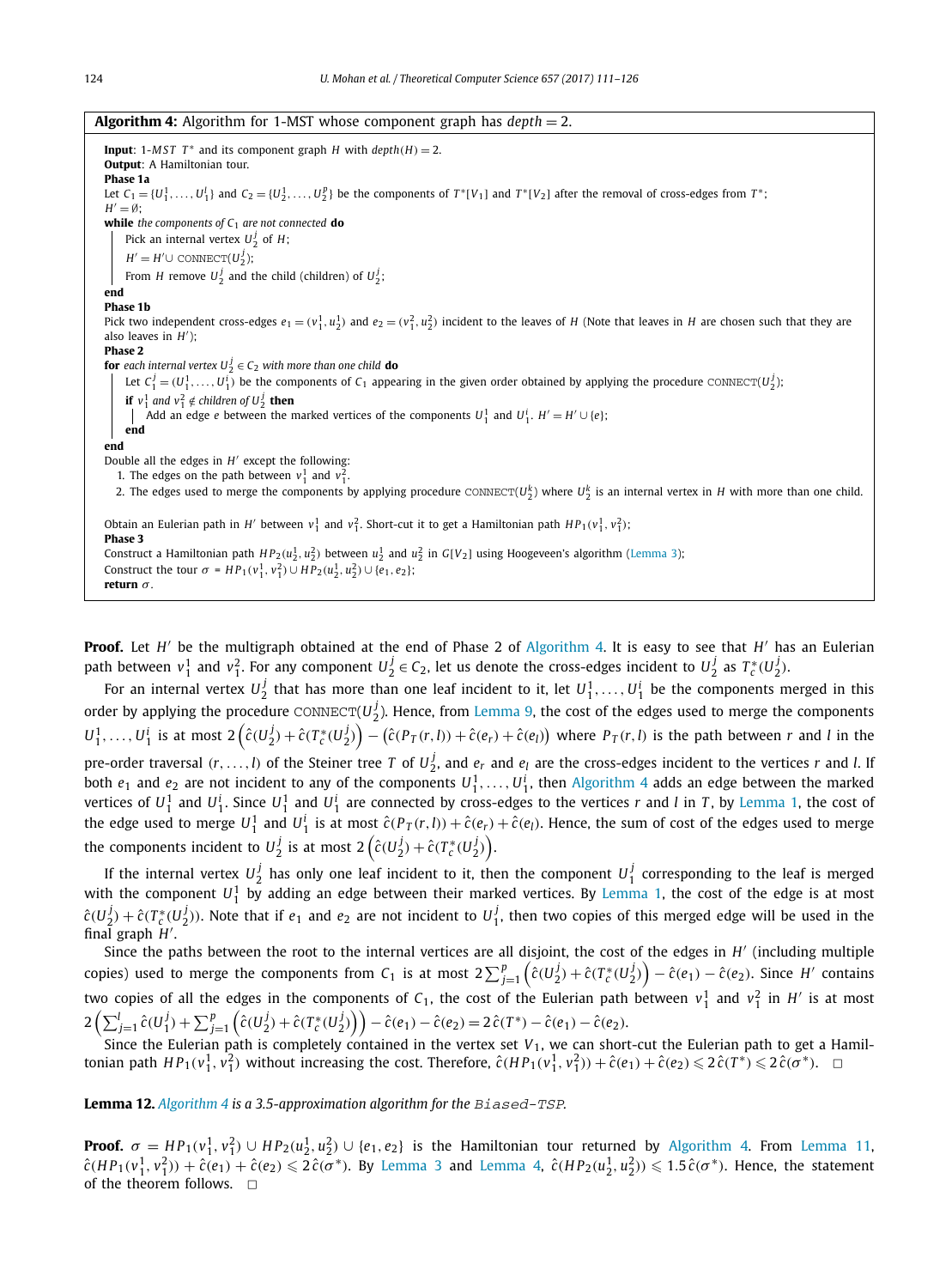# *4.2.3. Algorithm when depth of H is greater than two*

Without loss of generality, let us assume that *H* is rooted at  $U_1^1 \in C_1$ . In this case, we first merge all the components of  $C_1$  by iteratively picking subtrees of *depth* = 2 from the bottom of the tree and then applying Phase 1a of Algorithm 4 to them. Then, using Phase 1b of Algorithm 4 we pick two independent cross-edges. Finally, we obtain a Hamiltonian tour using Phase 3 of Algorithm 4. The algorithm is presented in Algorithm 5.

In order to merge all the components of *C*<sup>1</sup> into a single component, we first pre-process *H* by deleting the leaves of *H* corresponding to the components from  $C_2$ . After this all the leaves of *H* will be from  $C_1$  and hence, we can iteratively apply Phase 1a of Algorithm 4 till all the components from *C*<sup>1</sup> are connected. Now, we select a leaf of *H* which is at a maximum distance from  $U_1^1$ . Then, we select a vertex  $U_1^j$  of  $H$  which is at a distance of two from the leaf on the path between the leaf and the root. We pick the subtree rooted at  $U_1^j$  and apply Phase 1a of Algorithm 4 to it. Then, we remove all the internal vertices and the leaves of the subtree. We perform this procedure till all the components from  $C_1$  are connected.

| <b>Algorithm 5:</b> Algorithm for 1-MST with $depth > 2$ .                                                                                                                                                                                                                                                                                                   |  |  |  |
|--------------------------------------------------------------------------------------------------------------------------------------------------------------------------------------------------------------------------------------------------------------------------------------------------------------------------------------------------------------|--|--|--|
| <b>Input:</b> 1-MST $T^*$ and its component graph H with $depth(H) > 2$ .<br><b>Output:</b> A Hamiltonian tour.<br>Delete all the leaves of H which correspond to the components from $C_2$ .<br>$H'' = \emptyset$ :<br><b>while</b> the components from $C_1$ are not connected <b>do</b><br>Pick a leaf of H which is at a maximum distance from the root: |  |  |  |
| On the path between the leaf and the root pick a vertex $U_1^j$ which is at a distance of 2 from the leaf;<br>Run Phase 1a of Algorithm 4 on the subtree rooted at $U_1^j$ ;<br>Let $H'$ be the output produced by Phase 1a of Algorithm 4;<br>$H'' = H'' \cup H'$ :                                                                                         |  |  |  |
| end<br>Run Phase 1b of Algorithm 4 on the last subtree of H to obtain two independent cross-edges $e_1 = (v_1^1, u_2^1)$ and $e_2 = (v_1^2, u_2^2)$ ;<br>Run Phase 2 of Algorithm 4 on H'' to obtain a Hamiltonian path $HP_1(v_1^1, v_1^2)$ on $V_1$ ;<br>Run Phase 3 of Algorithm 4 to obtain a Hamiltonian tour $\sigma$ ;<br>return $\sigma$ .           |  |  |  |

#### **Lemma 13.** *Algorithm 5 is 3.5 approximation algorithm for the* Biased-TSP*.*

**Proof.** First, we observe that the root of the component graph *H* has degree at least two. Hence, from Lemma 10, we know that, we can pick two independent cross-edges  $e_1 = (v_1^1, u_2^1)$  and  $e_2 = (v_1^2, u_2^2)$  from the final subtree of *H*.

The while loop in Algorithm 5 repeatedly applies Phase 1a of Algorithm  $4$  till all the components from  $C_1$  are merged to form a single component *H*". Hence, by applying Phase 2 of Algorithm 4 on *H*", we can obtain an Eulerian path between  $v_1^1$  and  $v_1^2$  spanning the vertices of *V*<sub>1</sub>. Since this Eulerian path is completely contained within *V*<sub>1</sub>, it can be short-cut to obtain a Hamiltonian path without increase in the cost. Since the internal vertices of the subtree of *H* do not overlap, by Lemma 11, the cost of the Hamiltonian path  $HP_1$  on  $V_1$  along with the two independent cross-edges  $e_1$  and  $e_2$  is at most  $2\,\hat{c}(\sigma^*)$ . The cost of Hamiltonian path  $HP_2$  on  $G[V_2]$  is at most  $1.5\,\hat{c}(\sigma^*)$ .

Hence, the cost of the tour  $\sigma = HP_1 \cup HP_2 \cup \{e_1,e_2\}$  is no greater than 3.5 times the cost of the optimal solution.  $\Box$ 

From Lemma 8, Lemma 12, and Lemma 13, we get the following.

**Theorem 4.** If an instance of the  $Biased-TSP$  has a 1-MST, then it can be approximated within a factor of 3.5.

From Theorem 3 and Theorem 4, we get the following.

**Theorem 5.** *The* Biased-TSP *can be approximated within a factor of 3.5.*

# **5. Conclusion**

We proved that Biased-TSP can be approximated within a factor of 3.5 which is independent of the bias factor  $\beta$ . However, when  $\beta = 1$ , Biased-TSP is the same as  $\triangle$ -TSP and can be approximated within a factor of 1.5. Therefore, it would be interesting to obtain an approximation algorithm with approximation factor of  $f(\beta)$  (here  $\beta$  is a constant for all the cross-edges) with  $f(1) = 1.5$ . Other interesting question would be to study the approximability properties of Biased-TSP when the vertex set is partitioned into more than two parts.

# **Acknowledgement**

The authors thank the referees for their valuable comments and suggestions which helped revise and reorganize this paper.